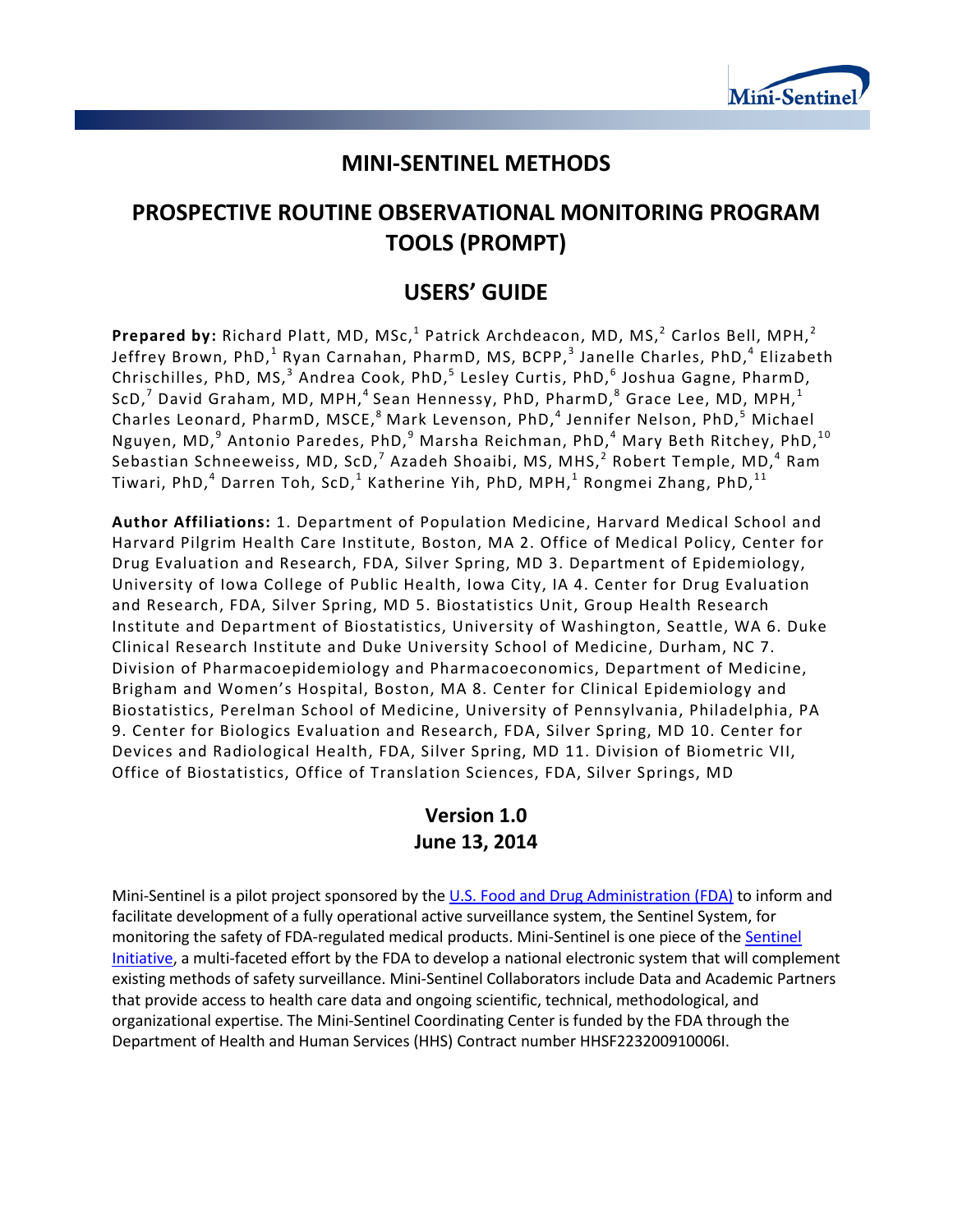

# **Mini-Sentinel Methods**

# **Prospective Routine Observational Monitoring Program Tools (PROMPT) Users' Guide**

## **Table of Contents**

| 1.                    |    |                                                                                              |
|-----------------------|----|----------------------------------------------------------------------------------------------|
| II.                   |    |                                                                                              |
| А.<br><b>B.</b><br>C. |    |                                                                                              |
|                       | 1. |                                                                                              |
|                       | 2. |                                                                                              |
|                       | 3. | Step 3: Select Appropriate Epidemiologic Design and Comparator for Each Product-HOI Pair-3 - |
|                       | 4. | - 4 - Step 4: Specify the Sequential Analysis Plan for Each Product-HOI Pair                 |
| D.<br>E.<br>F.        |    |                                                                                              |
| Ш.                    |    |                                                                                              |
| А.                    |    |                                                                                              |
|                       | 1. |                                                                                              |
|                       | 2. |                                                                                              |
|                       | 3. |                                                                                              |
|                       | 4. |                                                                                              |
| <b>B.</b>             |    | APPENDIX 2: CONTINUOUS AND GROUP SEQUENTIAL ANALYSIS WITH SELF-CONTROLLED DESIGN TOOL- 9 -   |
|                       | 1. |                                                                                              |
|                       | 2. |                                                                                              |
|                       | 3. |                                                                                              |
|                       | 4. |                                                                                              |
| C.                    |    |                                                                                              |
|                       | 1. |                                                                                              |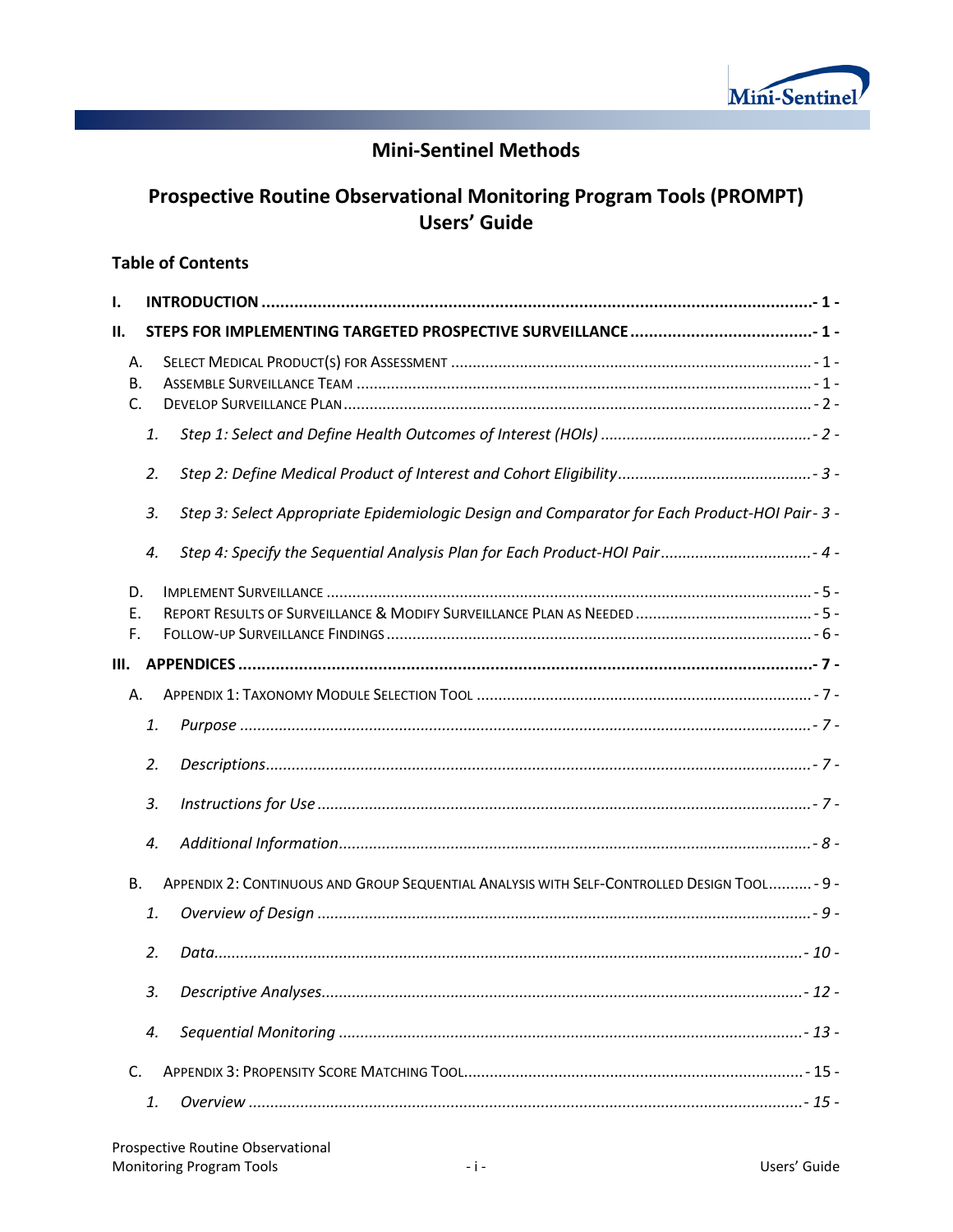

| 2. |                                                                                              |  |
|----|----------------------------------------------------------------------------------------------|--|
|    | a.                                                                                           |  |
|    | b.                                                                                           |  |
|    | c.                                                                                           |  |
|    | d.                                                                                           |  |
| 3. |                                                                                              |  |
| 4. |                                                                                              |  |
| D. |                                                                                              |  |
| 1. |                                                                                              |  |
| 2. |                                                                                              |  |
| 3. |                                                                                              |  |
| 4. |                                                                                              |  |
| E. | APPENDIX 5: GROUP SEQUENTIAL INVERSE PROBABILITY OF TREATMENT WEIGHTING (GS IPTW) REGRESSION |  |
| 1. |                                                                                              |  |
| 2. |                                                                                              |  |
| 3. |                                                                                              |  |
| 4. |                                                                                              |  |
| 5. |                                                                                              |  |
| F. |                                                                                              |  |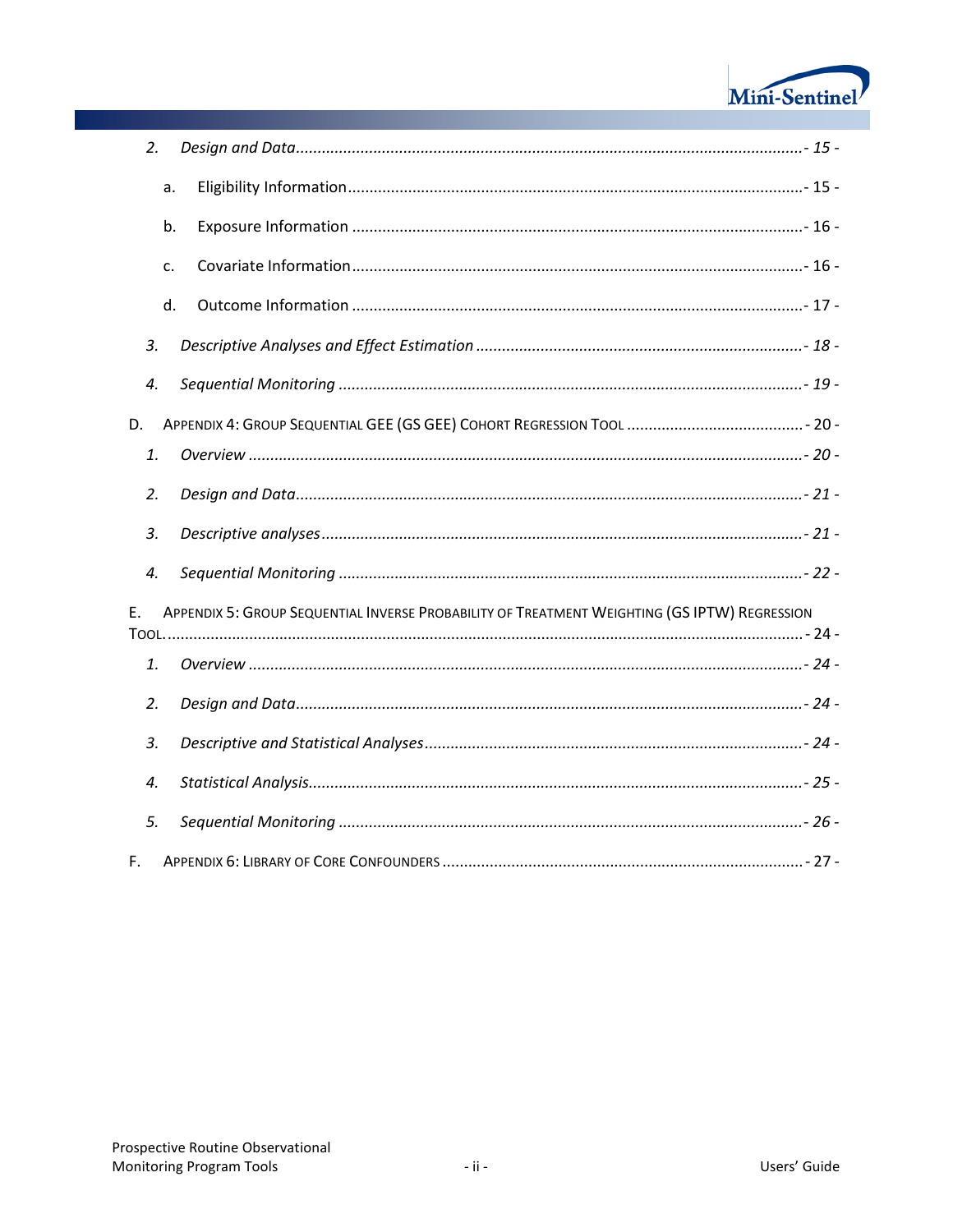

# **I. INTRODUCTION**

The Mini-Sentinel pilot has developed the capacity to perform prospective routine observational monitoring of medical products. This Prospective Routine Observational Monitoring Program Tools (PROMPT) system will allow FDA to assess the occurrence of a fixed number of pre-specified health outcomes of interest (HOIs) that may occur in association with use of newly approved medical products. This surveillance will occur prospectively and sequentially as new products begin to be taken up by the health care system. The surveillance system will complement other approaches to safety monitoring, including 1) surveillance based on spontaneous reports, 2) customized surveillance programs requiring custom protocols, and 4) formal epidemiologic studies intended to support causal inference, examine dose-response relationships, identify high-risk subgroups, etc.

The PROMPT system is ultimately expected to allow FDA to monitor multiple products simultaneously. It employs a variety of surveillance methods that will be implemented through a library of method modules, called *PROMPTs* that can be customized to accommodate specific agents, outcomes, populations, and periods for assessment. The four methods for which PROMPTs have been developed are self-controlled design, propensity score matching (including the option for matching on high dimensional propensity score), outcome regression, and inverse probability of treatment weighting. PROMPT's emphasis is on identifying potential risks of a limited number of HOIs that have been selected because 1) that HOI occurs in association with several other medical products of that type (e.g., acute liver injury for drugs; febrile seizures for vaccines) or another product in the class and is thus of general interest; or 2) there is a reason to suspect that product in particular might increase the risk of that HOI, for example because of a signal identified in pre-approval animal studies or clinical trials or because of the mechanism of action of the product. PROMPT was not designed for untargeted surveillance of HOIs for which there is little or no reason for concern regarding the product being monitored.

# **II. STEPS FOR IMPLEMENTING TARGETED PROSPECTIVE SURVEILLANCE**

## **A. SELECT MEDICAL PRODUCT(S) FOR ASSESSMENT**

The first step will be to identify product(s) to be monitored. This will be done by FDA in consultation with the MS PROMPT Implementation Team for determining the suitability of a product for PROMPT surveillance. Planning for prospective surveillance should begin approximately six months before the Mini-Sentinel Distributed Database (MSDD) is expected to show uptake.

## **B. ASSEMBLE SURVEILLANCE TEAM**

The Surveillance Team for a particular product-HOI pair should include one or more FDA content experts, one or more FDA safety evaluation experts, one or more FDA biostatisticians, other FDA experts, and Mini-Sentinel investigators including, at least initially, one or more Mini-Sentinel Protocol Core co-leaders and a lead Mini-Sentinel biostatistician. At least initially, the relevant PROMPT module leader(s) and the Taxonomy Workgroup leader will serve as consultant(s) to the Surveillance Team. Once the Surveillance Team selects a specific PROMPT module, technical experts for those tools will be assigned to support the Surveillance Team. The Mini-Sentinel Operations Center (MSOC) will assign other individuals to support the Surveillance Team as needed.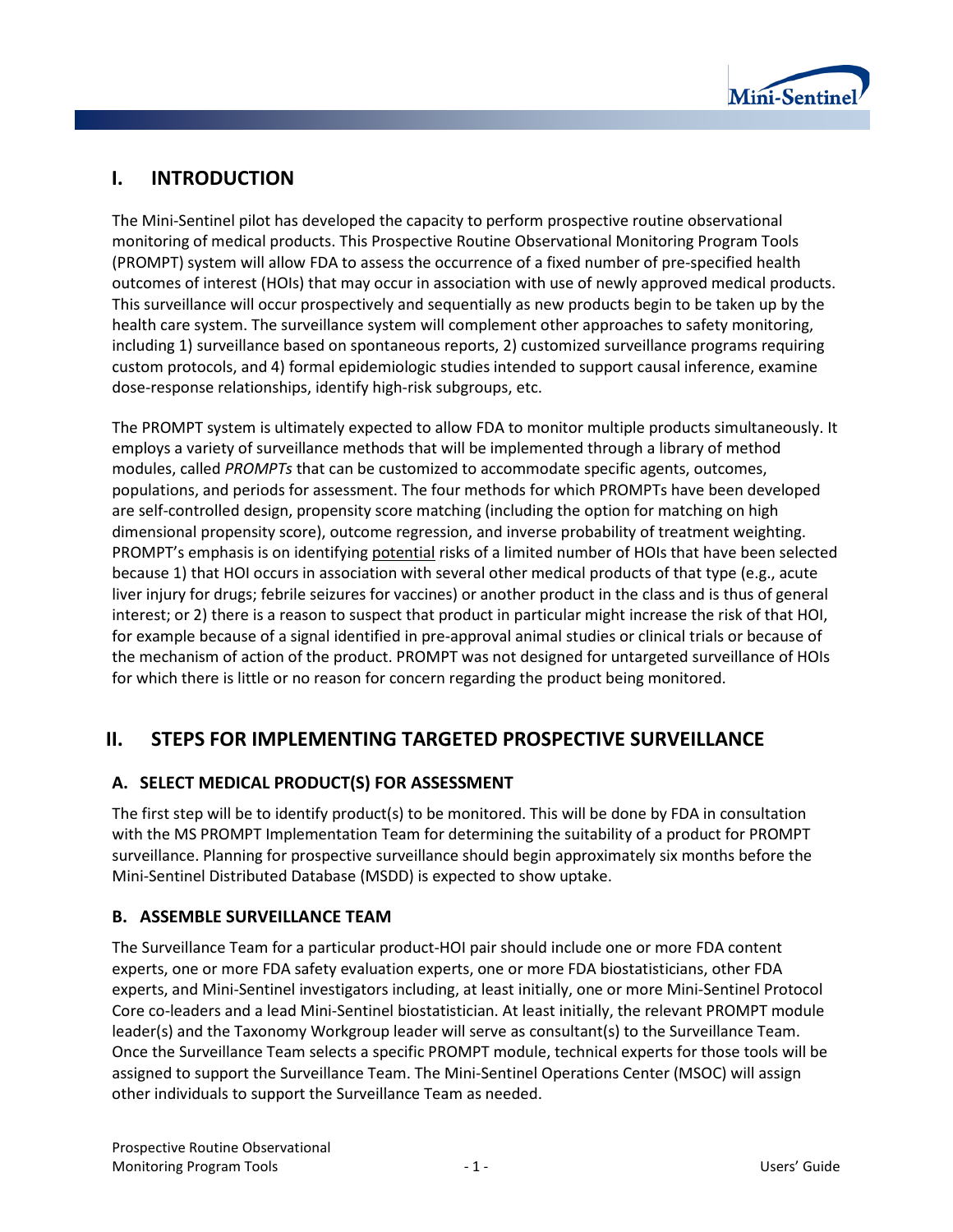

#### **C. DEVELOP SURVEILLANCE PLAN**

#### **1. Step 1: Select and Define Health Outcomes of Interest (HOIs)**

FDA will recommend HOIs for each product to the Surveillance Team. This selection will be designed to fill gaps in the existing safety evidence base and to complement other surveillance activities conducted at FDA (e.g., spontaneous reporting). Considerations for selection include:

- Pre-marketing pre-clinical and clinical safety data
- Post-marketing spontaneous event reports (including those from outside the U.S.)
- Biologic plausibility/mechanism of action
- Event severity
- Availability and known or expected performance characteristics of algorithms to identify that HOI

The Surveillance Team will examine suitability of HOIs (i.e., considering likely excess risk, latency period, and other features of the exposure-HOI pair) for routine surveillance, and may recommend additional or alternative HOIs. HOIs will typically be defined using the Mini-Sentinel HOI Algorithms Library (under development) or other sources. Algorithms may need to be developed and added to the Library in response to emerging regulatory needs. In addition, for each HOI, the Surveillance Team will specify the beginning and duration of the at-risk window after exposure. Additional steps may be appropriate to further refine outcome definitions. Some examples include: 1) it may be desirable to include only incident events, defined as the first documented code in the MSDD in a pre-specified period or to define a specific period prior to exposure date during which the HOI did not occur (e.g. 30 days, 180 days); 2) for some HOIs, it may be desirable to exclude events occurring on the first day of exposure in order to exclude events with onset prior to receipt of the medical product; and 3) depending on the HOI, it may be desirable to include events defined by a subset of encounter types (e.g., outpatient, inpatient, and emergency department) to more narrowly define outcomes to reduce noise or restrict to the most severe outcomes, which may be less prone to misclassification. Although a number of recommended algorithms specify inclusion of only primary diagnoses, sensitivity analysis should be considered that use alternate algorithms that include various HOI specifications. The MSOC Data Core is continually investigating the variability and completeness of capture of key data elements such as diagnoses due to the potential to introduce bias.

Some HOIs have multiple potential coding algorithms. For example, one algorithm may maximize the positive predictive value (PPV), whereas another may maximize sensitivity while maintaining an acceptable PPV. Some algorithms include requirements for laboratory data, which is not yet a fullydeveloped capability in the MSDD, whereas others do not. Some algorithms may function better in a certain subpopulation of interest (e.g., children), whereas others might be best applied to a general population. These considerations should be taken into account when selecting HOI algorithms. The Mini-Sentinel HOI Algorithm Library includes details for selected priority outcomes. It should also be noted that current algorithms have been developed based on the International Classification of Diseases, Ninth Revision (ICD-9) and other coding systems currently in use. When ICD coding shifts to the Tenth Revision (ICD-10) on October 1, 2014, this will require the specification of new algorithms based on ICD-10 codes in order to utilize newly available data.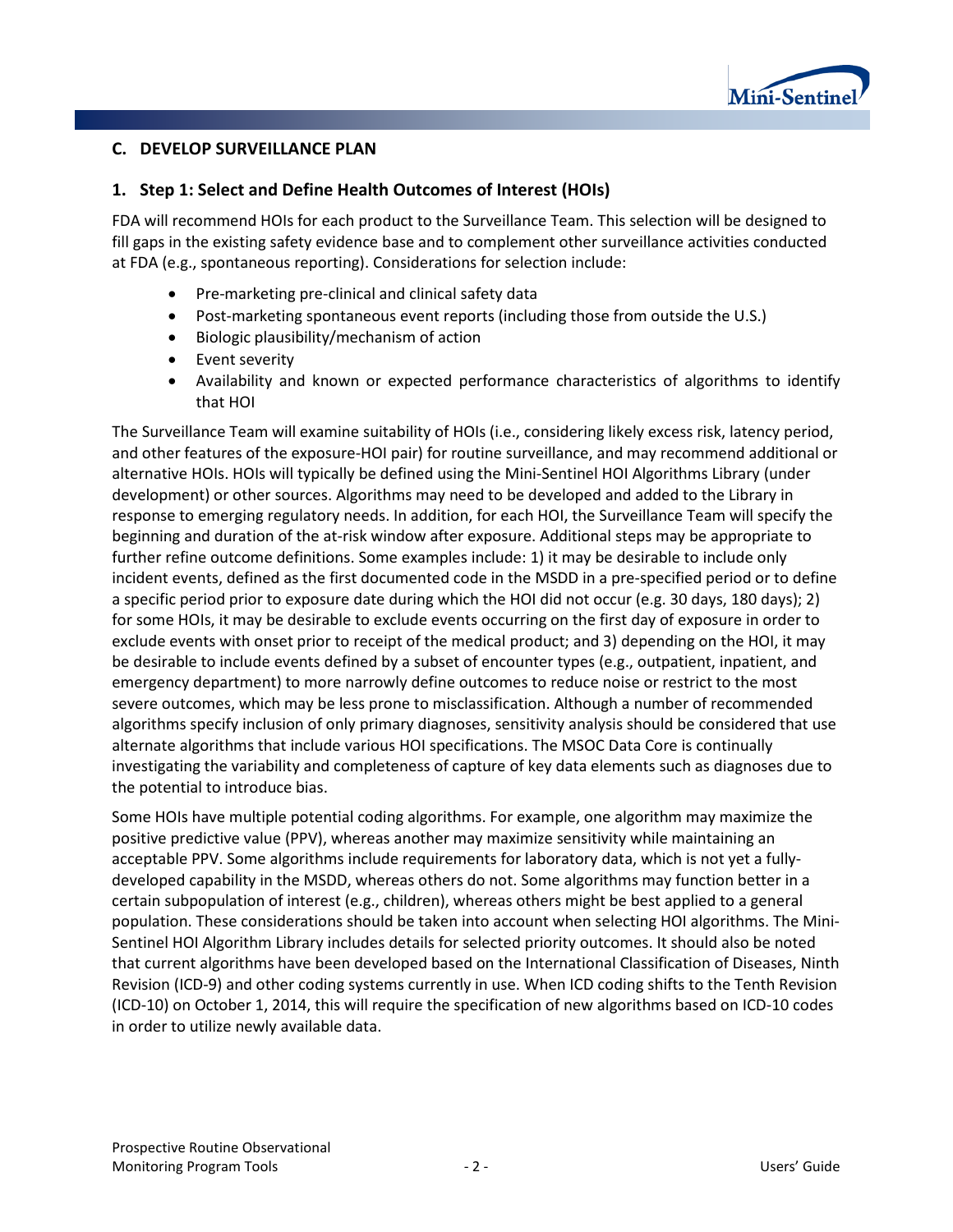

## **2. Step 2: Define Medical Product of Interest and Cohort Eligibility**

For each medical product of interest, the definition of exposure to that product based on the MSDD will be determined. Eligibility criteria for inclusion in the surveillance cohort will also be specified and may vary by the particular HOI being monitored. For instance, when monitoring for the occurrence of acute myocardial infarction (AMI), those with an AMI before first receipt of the monitored medical product may be excluded to restrict the surveillance to incident events. Cohorts may be selected based on indications for the product being monitored, and those with contraindications to receiving the product may be excluded. In addition, separate cohorts may be defined based on a variety of factors. In the event that a product has multiple indications, it may be appropriate to identify separate cohorts based on indication. Since product safety may vary depending on risk factors for a HOI in exposed patients, separate cohorts may also be identified based on absence or presence of major risk factors for the event. Subgroups of interest may also be defined. The cohort and exposure definition selected will have to be consistent with the inclusion/exclusion and exposure parameters available within each PROMPT module; initially, this restriction may limit some implementation options.

## **3. Step 3: Select Appropriate Epidemiologic Design and Comparator for Each Product-HOI Pair**

The Taxonomy Framework (Appendix 1) provides guidance on the selection of an appropriate design, with the primary decision being whether to use a within-person (i.e., self-controlled) or between-person (i.e., cohort) design. *PROMPT: Group Sequential Analysis with Self-Controlled Design* makes withinperson comparisons while *PROMPT: Cohort Matching*, *PROMPT: Group Sequential GEE (GS GEE) Cohort Regression* and *PROMPT: Group Sequential Inverse Probability of Treatment Weighting (GS IPTW) Regression* compare independent exposed and comparator groups. Each PROMPT module package contains: a) overview summaries (please see Appendices 2, 3, 4, and 5); b) technical users' guides; and c) input programming specifications and programming code.

Each design requires different decisions about comparators. In the case of a self-controlled design, an appropriate control window must be selected, either prior to receipt of the medical product or after a washout period following the at-risk window of interest or both. In the case of a cohort design, users of an alternative product (i.e., active comparator) must be selected (or a medical product-unexposed comparator can be used with *PROMPT GS GEE*). In the cohort designs, typically, an active comparator referent will be preferred to minimize concerns of confounding by indication and other biases. The active comparator may be a product thought not to pose a risk of the HOI or, alternatively, one with a well-characterized risk of the HOI. A given medical product might have multiple comparators. If multiple comparators are desired, this may require multiple runs of the selected PROMPT module in parallel. Further, different comparators may be selected for different HOIs. When a product has multiple indications, different comparators may be selected for different indications. In many instances, new users rather than prevalent users of an alternative product may be preferred. Additional guidance for selection of comparators in cohort designs is provided in Chapter 5 (Comparator Selection) of Developing an Observational CER Protocol: A User's Guide, published by the Agency for Healthcare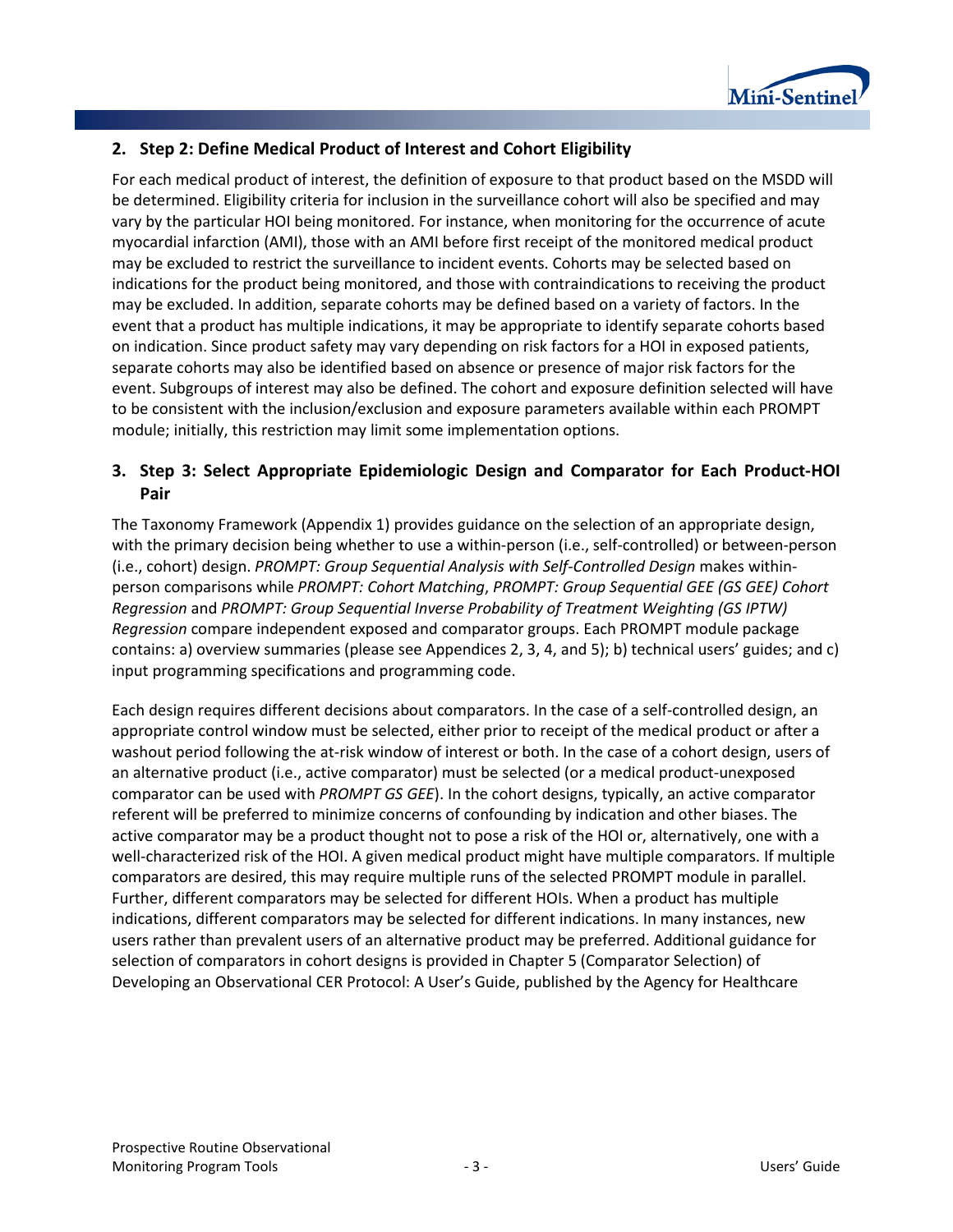

Research and Quality,<sup>[1](#page-6-0)</sup> available at[: http://www.effectivehealthcare.ahrq.gov/ehc/assets/File/Ch\\_5-](http://www.effectivehealthcare.ahrq.gov/ehc/assets/File/Ch_5-User-Guide-to-OCER_130129.pdf) [User-Guide-to-OCER\\_130129.pdf.](http://www.effectivehealthcare.ahrq.gov/ehc/assets/File/Ch_5-User-Guide-to-OCER_130129.pdf)

The Taxonomy PROMPT Selection Tool (Appendix 1) provides a detailed set of considerations for choosing a study design (self-controlled vs. cohort) for a particular medical product-HOI pair. Key considerations include: onset of the exposure-risk window, exposure use pattern, strength of withinand between-person confounding, and suitability of available comparators (active vs. medical product unexposed). When a cohort design is selected, the team will need to specify whether the primary measure of association is a ratio measure or a difference measure. Ratio measures may be less sensitive than difference measures to the imperfect performance of algorithms to identify HOIs, although this will depend on the validation metrics of the given HOI algorithms implemented. While it would be important to select one measure as that of principal interest, it may be desirable to generate both measures as they provide complimentary information.

For between-person designs, the Surveillance Team will specify which potential confounders will be adjusted for. A list of core confounders that deserve consideration is presented in Appendix 6; not all of the factors included on this list necessarily need to be adjusted for in every surveillance activity. Further, additional factors not found on this list may be considered. However, specification of additional confounding factors will reduce the degree to which PROMPT surveillance can be automated and if the inclusion of numerous such factors is deemed critical, it may suggest that a protocol-based assessment is preferable to PROMPT surveillance. Naturally, each factor selected will have to be consistent with the ability of the PROMPT module to define and implement the factor; initially, this restriction may limit the use of some factors. Mini-Sentinel intends to create and curate a Confounder Algorithms Library based on experiences from PROMPT surveillance and other Mini-Sentinel activities. The Taxonomy PROMPT Selection Tool provides guidance for choosing a confounder adjustment strategy (e.g., matching, regression, or weighting). Other factors may also be important to consider. For instance, *PROMPT: Cohort Matching* has the ability to further adjust for empirically-identified variables that were not prespecified.

## **4. Step 4: Specify the Sequential Analysis Plan for Each Product-HOI Pair**

A key feature of PROMPT is that the surveillance methods are designed to be implemented routinely over time as a new product is introduced. Descriptive monitoring can occur each time any Mini-Sentinel Data Partner refreshes the information in the database at their site. For instance, a description of the rate and the population composition of new product uptake as well as the overall incidence of each HOI across the entire surveillance cohort (i.e., exposed and unexposed groups combined) can be assessed any time that data are refreshed at any Mini-Sentinel Data Partner. Logistical and resource considerations will be taken into account when deciding whether all Data Partners should re-run a given PROMPT module each time data are refreshed, or whether a given increment of exposure should be required to re-run the PROMPT module.

l

<span id="page-6-0"></span> $1$  Developing an Observational CER Protocol: A User's Guide, published by the Agency for Healthcare Research and Quality, Chapter 5 (Comparator Selection). Available at: [http://www.effectivehealthcare.ahrq.gov/ehc/assets/File/Ch\\_5-User-Guide-to-OCER\\_130129.pdf.](http://www.effectivehealthcare.ahrq.gov/ehc/assets/File/Ch_5-User-Guide-to-OCER_130129.pdf)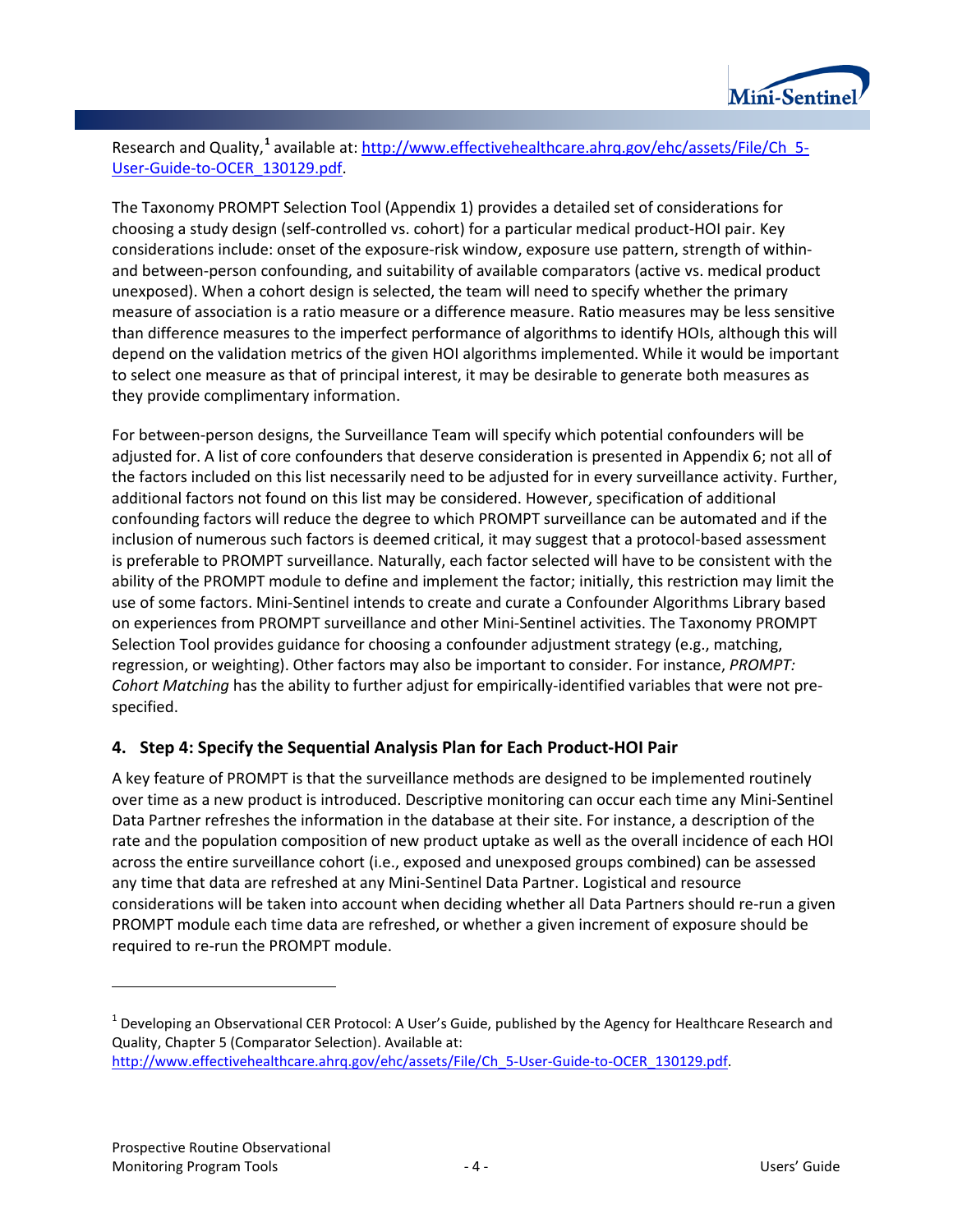

Formal statistical testing to assess pre-specified product-HOI signals will occur at pre-specified time points based on input parameters that reflect sequential design choices made by the Surveillance Team. In the absence of a signal for a particular medical product-HOI pair, surveillance will end when the maximum planned sample size or number of events is reached. Each PROMPT module allows for a variety of potential sequential designs to be implemented, and these are represented by the following general inputs:

- The frequency of testing, which may be based on calendar time to accommodate required reporting (e.g., an 18-month report), the schedule with which the Data Partners update data, or on the number of new users/doses of the product of interest in order to ensure that an adequate amount of new information has been observed to warrant formal testing.
- The general shape of the signaling boundary over time (e.g., a constant or flat signaling threshold over time versus a signaling boundary that employs early conservatism with a higher signaling threshold at early tests and lower thresholds at later tests).
- The maximum planned sample size or number of events for surveillance.
- The desired overall Type 1 error across all tests that are performed.

As is done in sequential monitoring planning activities for randomized clinical trials, these quantities will be determined based on scientific, practical, and statistical criteria relevant to the surveillance questions of interest, including the desired statistical power for detecting differences between exposure groups that are of interest to FDA.

Documentation of the Surveillance Team members, products, comparators, HOIs, HOI algorithms, other design choices (e.g., cohort selection, any special approaches to confounder adjustment), a specific PROMPT module, input parameters for that PROMPT module, and a general plan for follow-up of positive signals will constitute the Surveillance Plan. The Surveillance Plan will be reviewed by FDA and posted for comment on the Mini-Sentinel public website. After the public comment period and final FDA approval, subsequent changes to the Surveillance Plan will require FDA approval, and then they will be dated and posted on the Mini-Sentinel public website.

## **D. IMPLEMENT SURVEILLANCE**

From the perspective of the Surveillance Team, surveillance will begin when the Surveillance Plan approved by FDA is submitted to the MSOC for implementation. Upon receipt, the MSOC will seek clarification from the Surveillance Team on any necessary points, customize the necessary PROMPT modules, test them as appropriate, and initiate surveillance by distributing the surveillance package to the appropriate Data Partners. Surveillance results will be returned from the Mini-Sentinel Data Partners and aggregated by the MSOC for Surveillance Team review. This process will iterate (based on the specifications of the surveillance plan) until the end of surveillance.

## **E. REPORT RESULTS OF SURVEILLANCE & MODIFY SURVEILLANCE PLAN AS NEEDED**

Interim findings and final surveillance results will be presented to the Surveillance Team based on the output of each PROMPT module and the specifications in the surveillance plan. Interim findings and final results will be communicated in accordance with Mini-Sentinel's Principles and Policies.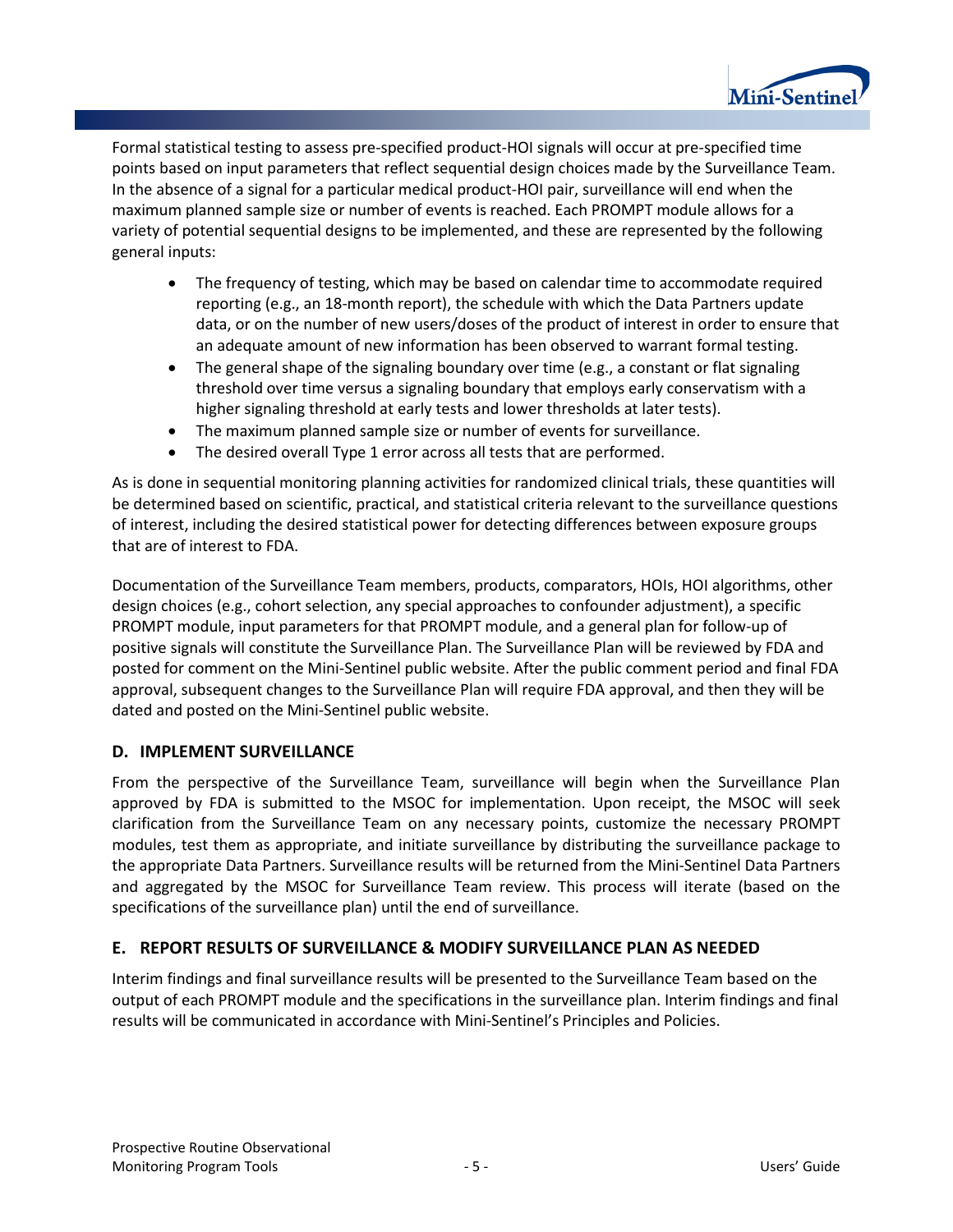

#### **F. FOLLOW-UP SURVEILLANCE FINDINGS**

Timely, pre-planned product-specific assessment of positive signals is part of the active surveillance framework. A general plan for follow-up of positive signals will be outlined during the planning phase, although this may be modified according to the nature of the positive signal. The Mini-Sentinel final report on [a Framework for Assessment of Signal Refinement Positive Results](http://mini-sentinel.org/methods/methods_development/details.aspx?ID=1042) provides guidance on the types of follow-up activities that might be considered.<sup>[2](#page-8-0)</sup> Signals that are detected will be further investigated by first evaluating utilization patterns, cohort characteristics, and analytic assumptions. Adjustment for additional confounders and testing against additional comparators, as well as, a variety of pattern evaluation descriptive analyses would next be considered. Where applicable, a temporal scan will be conducted to assess whether the observed adverse outcomes cluster within the specified at-risk time window. Subgroup analyses (e.g., by site, age group, risk factor, and/or specific diagnosis or procedure code within a given outcome group) will be performed to assess the robustness of the signal. If a signal persists, quantitative bias analysis and medical record review will be considered, depending on the nature of the adverse event and the results of the above analyses. Decisions regarding the follow-up of a particular positive or negative signal will be made by FDA in consultation with the Surveillance Team.

 $\overline{\phantom{a}}$ 

<span id="page-8-0"></span><sup>&</sup>lt;sup>2</sup> McClure, DL et al. Framework for Assessment of Signal Refinement Positive Results. Mini-Sentinel 2013. Available at: [http://mini-sentinel.org/methods/methods\\_development/details.aspx?ID=1042.](http://mini-sentinel.org/methods/methods_development/details.aspx?ID=1042)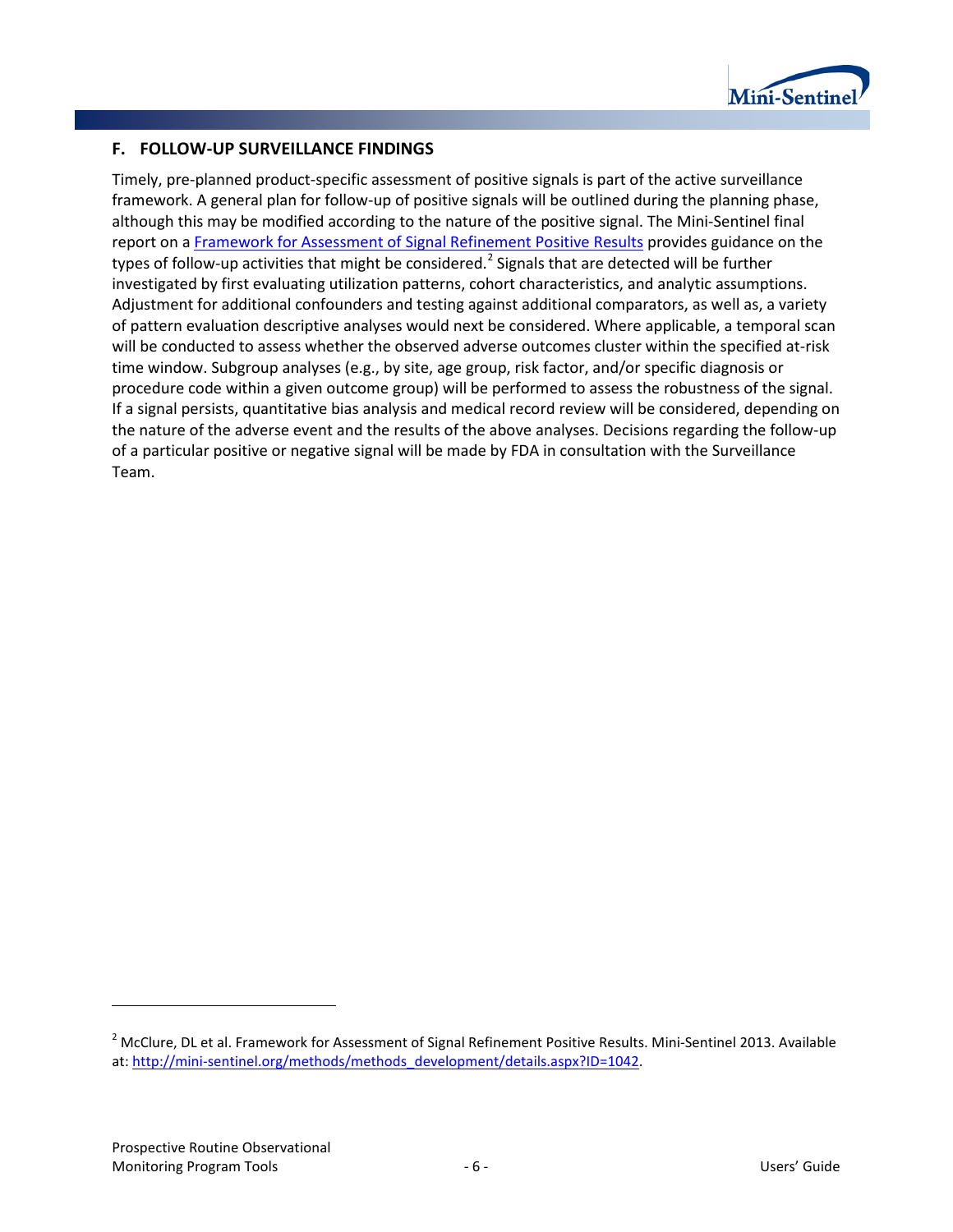

## **III. APPENDICES**

## **A. APPENDIX 1: TAXONOMY MODULE SELECTION TOOL**

#### **1. Purpose**

The Mini-Sentinel Taxonomy Module Selection Tool is intended to help guide the decision-making process when selecting a PROMPT module for a routine active surveillance activity. It is not designed to fully replace this process but rather to expedite key decisions related to surveillance design and analysis.

## **2. Descriptions**

Mini-Sentinel has developed four PROMPT modules to conducted routine active surveillance, each with a different confounder adjustment strategy: (1) self-controlled design; (2) propensity score exposure matching; (3) outcome regression; (4) inverse probability weighting. Details about the programs can be found in Appendices 2-5.

The Taxonomy Module Selection Tool is a Microsoft Excel-based program that guides users through the Mini-Sentinel Taxonomy Framework and provides recommendations for design and analytic strategies for active monitoring of a pre-specified health outcomes of interest (HOI) for an FDA-selected exposure based on user-specified parameters related to that exposure-HOI pair (or scenario). The tool requires users to specify 11 scenario characteristics, which are categorized as those determined by the stakeholder or investigator, those pertaining to exposure, those pertaining to the HOI and those pertaining to the (potential) link between the exposure and the HOI. For each characteristic, users select from among up to four options.

#### **3. Instructions for Use**

- 1. Open the Taxonomy **PROMPT** [Selection Tool.](http://www.minisentinel.org/methods/methods_development/details.aspx?ID=1044) An example scenario comes preloaded.
- 2. Type the name of the medical product into the "Medical product" column (column B). The tool can accommodate up to 35 scenarios. See below for instructions on how to expand to more than 35 scenarios.
- 3. Type the name of the health outcome of interest in the "Health outcome of interest (HOI)" column (column C).
- 4. Select the appropriate option for each of the 11 characteristics in columns D through N. Brief explanations and options available for each characteristic are provided immediately below the table. To select an option for a given characteristic, click on the cell in which the column for that characteristic intersects with the row for the particular scenario (e.g., cell D6 for "Effect measure of interest" for scenario 1). Either click on the arrow to make a selection or type in one of the available options. Typing will cause the option to appear. To select it, simply click on the name of the option. The tool requires that the options in each cell exactly match one of the options below the table; else an error will occur. Options can be changed at any time. A selection for each of 11 characteristics is required in order to have the recommended design and analysis appear.
- 5. Once an option has been selected for each of the 11 characteristics, the tool will provide a recommended design and analysis approach. The tool will also provide important warnings where appropriate.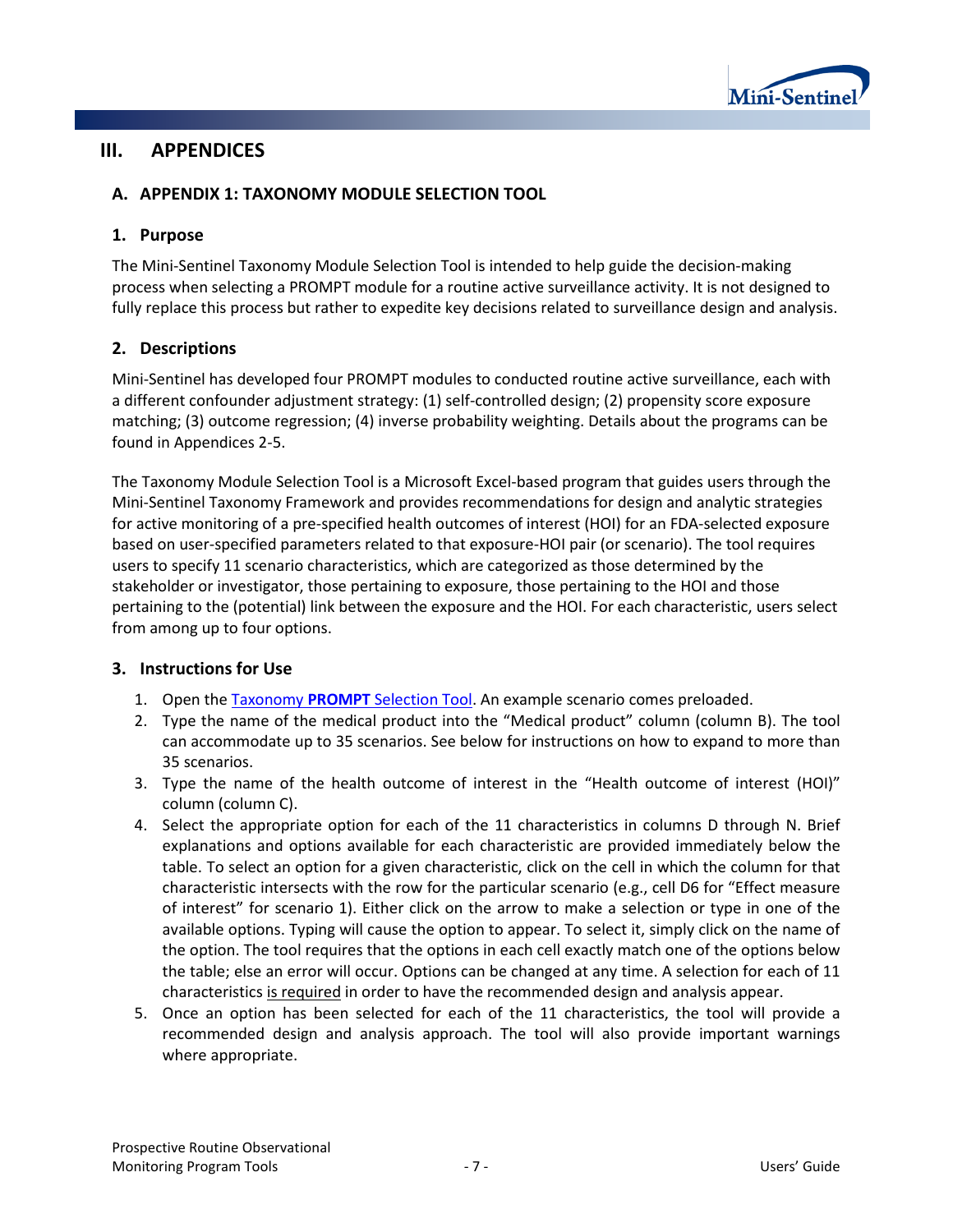

6. Save the file if you would like to return to the specified inputs. Be sure to save the file with a new name to prevent overwriting files. An original blank version can be downloaded from the [Mini-](http://www.minisentinel.org/methods/methods_development/details.aspx?ID=1044)[Sentinel website.](http://www.minisentinel.org/methods/methods_development/details.aspx?ID=1044)

## **4. Additional Information**

- The tool accommodates up to 35 scenarios at a time. If a user wishes to include more than 35 scenarios, multiple files can be used.
- Users may want to estimate both a difference measure (e.g., risk difference) and a ratio measure (e.g., rate ratio) of association for a particular scenario. To accomplish this, the medical product and HOI pair should be inserted on two separate rows, with *difference measure* selected as the "Effect measure of interest" in one row and *ratio measure* selected in the other row.
- Cells outside of those used to select the scenario characteristics (i.e., non-gray cells) are locked to prevent accidental changes to the formulas in the tool. A password is required to unlock these cells.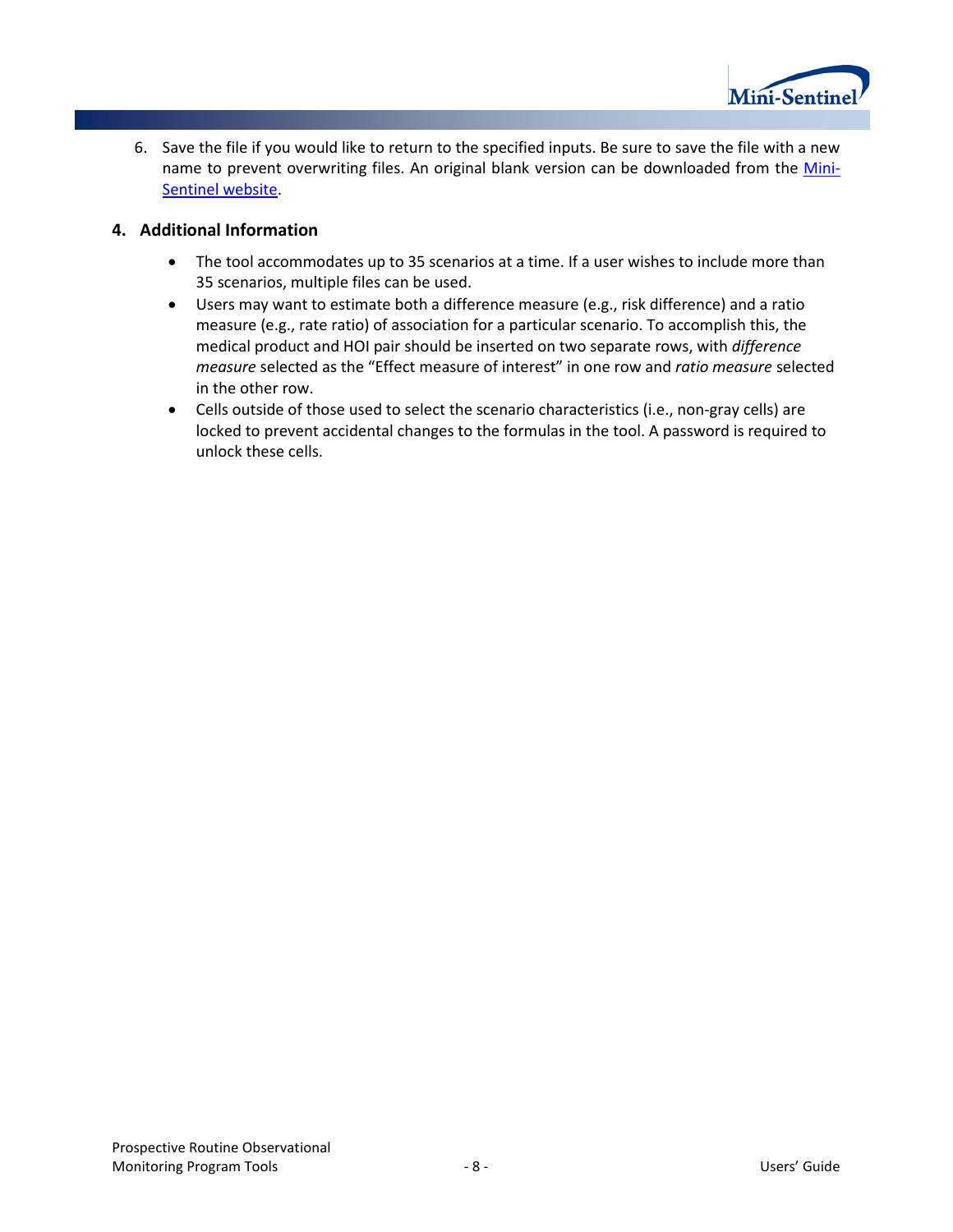

## **B. APPENDIX 2: CONTINUOUS AND GROUP SEQUENTIAL ANALYSIS WITH SELF-CONTROLLED DESIGN TOOL**

Section 2, [Table 1,](#page-12-0) and [Table 2](#page-15-0) of this Appendix are copied from Coronel-Moreno C, Vilk Y, Silva I, Yih K, and Kulldorff M. Prospective Routine Observational Monitoring Program Tools (PROMPT): Continuous and Group Sequential Analysis with Self-Control Design Users' Guide, V. 1.0. Section 1 is an edited version of text provided by Coronel-Moreno C, et al.

## **1. Overview of Design**

Self-controlled methods are a powerful and often used design for drug and vaccine safety assessments, when looking for acute outcomes that occur soon after initial exposure. By using exposed and unexposed time from the same study subjects, all non-time varying confounders are automatically adjusted for, including gender, insurance coverage, education, income, geography, etc. There are several different self-controlled designs. The one employed by this PROMPT module: Continuous and Group Sequential Analysis with Self-Controlled Design Tool has sometimes been referred to as the "selfcontrolled risk interval" design.  $3,4,5,6$  $3,4,5,6$  $3,4,5,6$  $3,4,5,6$  $3,4,5,6$  With this method, we pre-define a risk window, such as 1-21 days after the exposure, and a control window, during a period considered to be not at risk from the exposure, such as, possibly, 29-49 days after the exposure. The control window may be of the same or a different length as the risk window, and depending on the product-outcome pair under investigation, the control window may be either before exposure or after the risk window. If occurrence of the outcome influences or could influence whether the medical product is given to the patient, it is important to use a control window after the risk window rather than a pre-exposure control window, in order to avoid bias by contraindication. Technically, it is possible to have a control window right after the initial exposure, if no increased risk is plausible then, and a risk window after the control window, but this is not commonly done. We compare the frequencies of the outcome in the two intervals, taking into consideration any difference in their lengths.

The current version of the tool has some limitations that should be noted. For example, in the current version of the tool, the ratio of the durations of the risk and control windows must be the same for all patients. The tool could be modified to allow for different ratios for different patients. In addition, the self-controlled tool does not currently adjust for time-varying confounders unless explicitly modified to do so. This capability has not been built into the tool as yet. Hence, it should be used with caution for

 $\overline{\phantom{a}}$ 

<span id="page-11-0"></span><sup>&</sup>lt;sup>3</sup> Kramarz P, DeStefano F, Gargiullo PM, et al. Does influenza vaccination exacerbate asthma? Analysis of a large cohort of children with asthma. Vaccine Safety Datalink Team. *Archives of family medicine.* Jul 2000;9(7):617-623.

<span id="page-11-1"></span> $4$  Klein NP, Hansen J, Lewis E, et al. Post-marketing safety evaluation of a tetanus toxoid, reduced diphtheria toxoid and 3-component acellular pertussis vaccine administered to a cohort of adolescents in a United States health maintenance organization. *The Pediatric Infectious Disease Journal.* Jul 2010;29(7):613-617.

<span id="page-11-2"></span><sup>&</sup>lt;sup>5</sup> Greene SK, Kulldorff M, Lewis EM, et al. Near real-time surveillance for influenza vaccine safety: proof-of-concept in the Vaccine Safety Datalink Project. *American Journal of Epidemiology.* Jan 15 2010;171(2):177-188.

<span id="page-11-3"></span> $6$  Lee GM, Greene SK, Weintraub ES, et al. H1N1 and seasonal influenza vaccine safety in the vaccine safety datalink project. *American Journal of Preventive Medicine.* Aug 2011;41(2):121-128.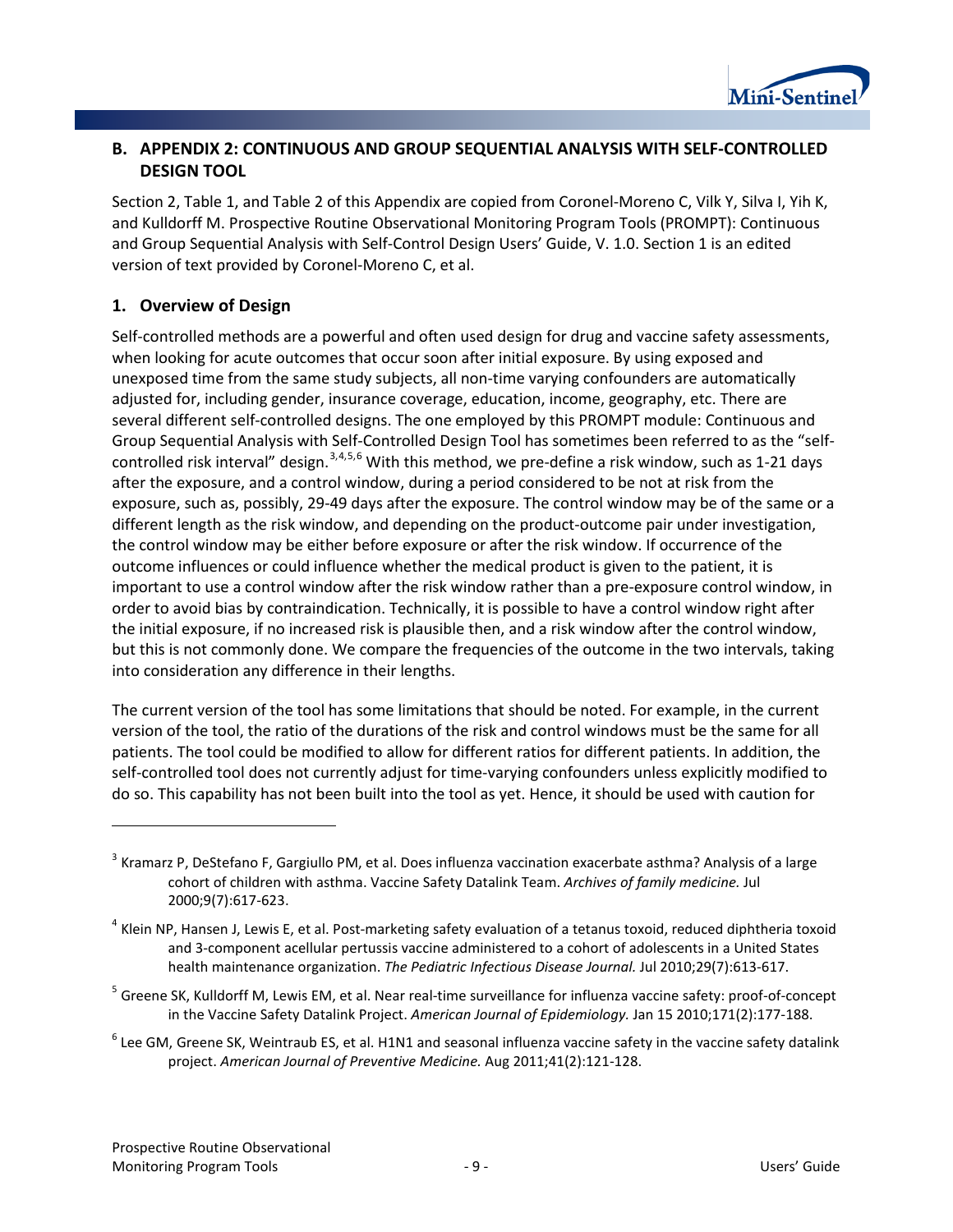

very young children, whose baseline risk of certain health outcomes can change quickly within small increments of age, such as at 3 versus 5 weeks of age. In such cases, it would be important to adjust for age using an offset term.

The self-controlled design should be used with caution if there is seasonality in both medical product initiation and the outcome under study, in which case seasonality must be adjusted for. If season influences only one of these two (i.e., either the drug/vaccine exposure or the outcome), the method will still be unbiased, and no adjustment is needed. Another potential source of bias is if there is something that triggers both the exposure and the outcome. For example, patients are often given the pneumococcal polysaccharide vaccine (PPSV) just before an organ transplant, and organ transplants may cause adverse events. Hence, in a self-controlled analysis, there may be more adverse events just after PPSV vaccination even though the vaccine is not responsible. However, this potential bias would not be unique to self-controlled approaches.

#### **2. Data**

For both the extraction of data (in SAS) and the analysis of data (in R), the user must make some decisions in advance. For data extraction, these include inclusion/exclusion criteria, exposure definition, health outcome of interest definition, risk and control intervals, etc. The data extraction SAS program is parameterized such that the user specifies these criteria in look-up and mapping tables rather than in the program itself. For convenience, the investigators may create, populate, and/or revise these tables in Access, but they must be imported into SAS in order for the extraction program to call them.

We present the items to be specified and the look-up tables by means of four example studies. These are 1) lisinopril and angioedema, 2) clindamycin and acute myocardial infarction (AMI), 3) Measles, Mumps, Rubella, and Varicella (MMRV) vaccine and seizures, with a 1-6 day post-vaccination control interval or "window" (MMRV-1), and 4) MMRV vaccine and seizures, with a 15-28 day post-vaccination control interval (MMRV-2). To extract appropriate data for analysis using this self-controlled design, a number of features must be specified, based on clinical and/or epidemiologic judgment. These are listed and illustrated via the four example studies in [Table 1.](#page-12-0) 

|                                                                                                                             | Lisinopril     | Clindamycin    | MMRV-1      | <b>MMRV-2</b>                                                          | <b>Notes</b>                                                                                       |
|-----------------------------------------------------------------------------------------------------------------------------|----------------|----------------|-------------|------------------------------------------------------------------------|----------------------------------------------------------------------------------------------------|
| Minimum period of<br>continuous enrollment<br>with pharmacy and<br>medical benefits<br>required prior to<br>dispensing date | 183 days       | 183 days       | 183 days    | All fields<br>same as for<br>MMRV-1<br>except for<br>control<br>window | An apparent gap in<br>enrollment can be<br>specified such that<br>the gap is bridged<br>(ignored). |
| Age range at exposure                                                                                                       | $\geq$ 18 yrs. | $\geq$ 45 yrs. | 12-23 mo.   |                                                                        |                                                                                                    |
| Exposure                                                                                                                    | Lisinopril     | Clindamycin    | <b>MMRV</b> |                                                                        |                                                                                                    |

#### <span id="page-12-0"></span>**Table 1. Items to Be Specified and Look-up Tables for Four Example Studies**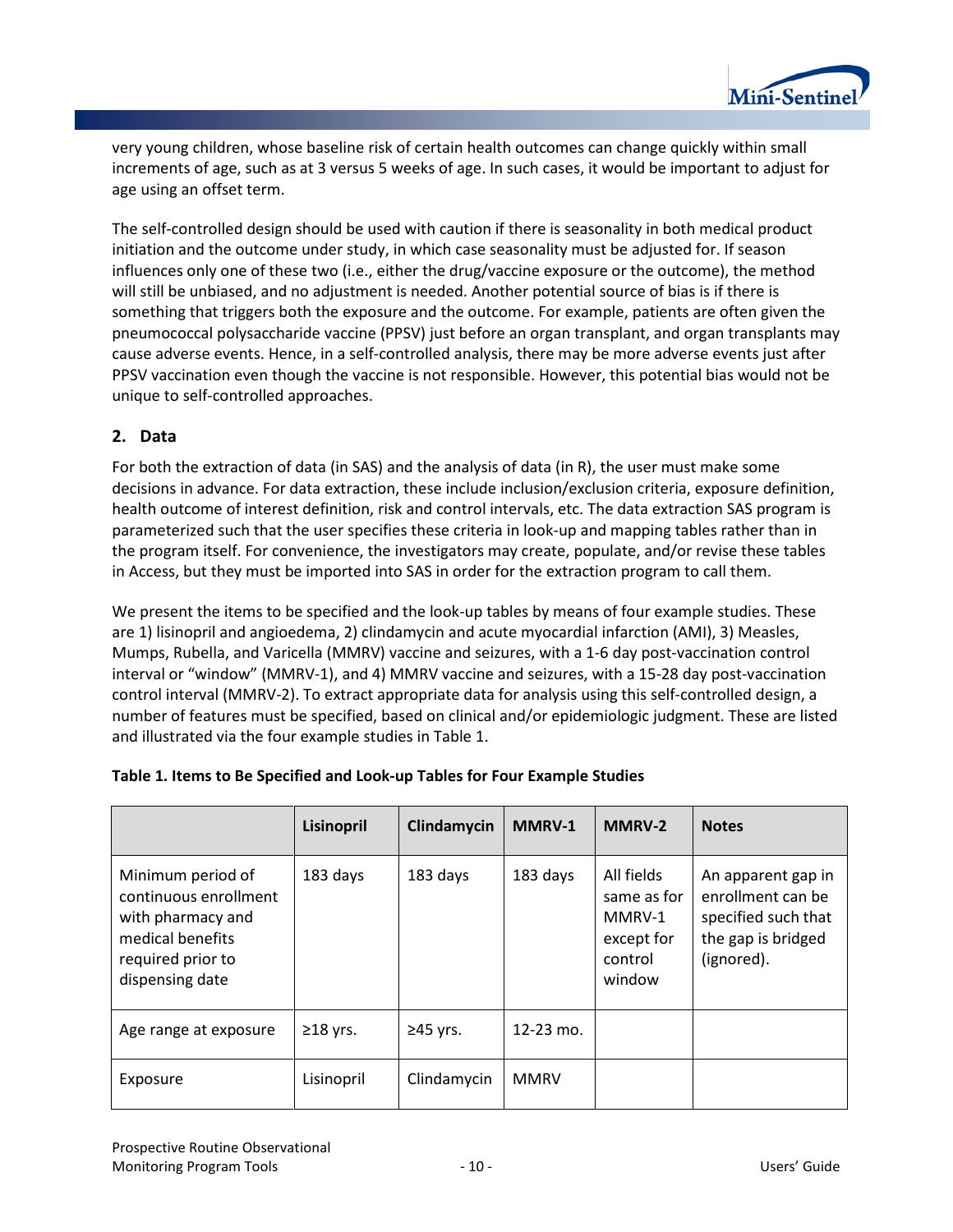

|                                                       | Lisinopril                                          | Clindamycin          | MMRV-1                                                                              | MMRV-2 | <b>Notes</b>                                                                                                                                                                       |
|-------------------------------------------------------|-----------------------------------------------------|----------------------|-------------------------------------------------------------------------------------|--------|------------------------------------------------------------------------------------------------------------------------------------------------------------------------------------|
| <b>Exposure exclusions</b>                            | Other ACEIs,<br>ARBs, direct<br>renin<br>inhibitors | Other<br>antibiotics | None                                                                                |        | Specify if patients<br>with certain<br>exposures on the<br>same day as or in<br>the x days prior to<br>the exposure of<br>interest are to be<br>excluded.                          |
| Exposure look-back<br>period from dispensing<br>date* | $0-183$ days                                        | $0-183$ days         | $0-183$ days                                                                        |        |                                                                                                                                                                                    |
| Health outcome of<br>interest (HOI)                   | Angioedema                                          | AMI                  | <b>Seizures</b>                                                                     |        |                                                                                                                                                                                    |
| <b>HOI settings</b>                                   | All                                                 | Inpatient            | Inpatient,<br><b>ED</b><br>(inpatient<br>has higher<br>priority<br>within a<br>day) |        | Possible settings in<br>which to look for<br>potential cases<br>include inpatient,<br>ED, and clinic<br>(outpatient).                                                              |
| <b>HOI</b> exclusions                                 | Prior<br>angioedema                                 | Prior AMI            | Prior<br>seizures                                                                   |        |                                                                                                                                                                                    |
| HOI exclusion settings                                | All                                                 | Inpatient            | All                                                                                 |        | For MMRV, cases<br>of interest are<br>those in inpatient<br>and ED settings but<br>only if there were<br>no cases in the<br>prior 183 days in<br>any setting,<br>including clinic. |
| HOI look-back period<br>from diagnosis date**         | $1-183$ days                                        | $1-28$ days          | $1-183$ days                                                                        |        | The case must be<br>the patient's first<br>one to occur in this                                                                                                                    |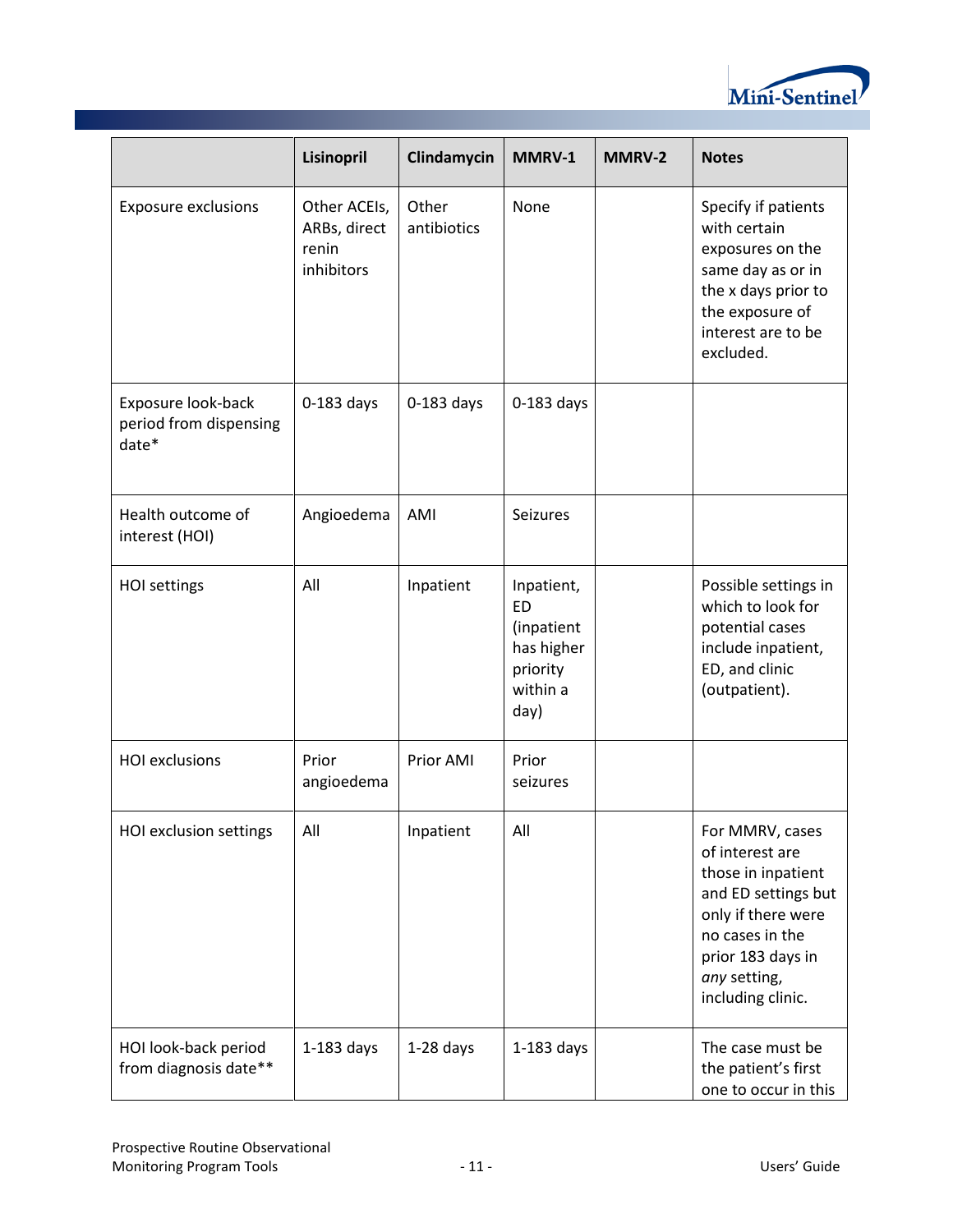

|                                                         | Lisinopril             | Clindamycin      | MMRV-1          | <b>MMRV-2</b>    | <b>Notes</b>                                                                                                                                          |
|---------------------------------------------------------|------------------------|------------------|-----------------|------------------|-------------------------------------------------------------------------------------------------------------------------------------------------------|
|                                                         |                        |                  |                 |                  | period of time in<br>order to count.                                                                                                                  |
| Risk window                                             | $1-28$ days            | $1-14$ days      | $7-10$ days     |                  | This is the post-<br>exposure (Day 0)<br>period during<br>which an increased<br>risk of the HOI is<br>considered<br>possible and will be<br>examined. |
| Comparison window                                       | $-35$ to $-8$<br>days  | 15 to 28<br>days | 1 to 6 days     | 15 to 28<br>days | This is the period,<br>either pre- or post-<br>exposure (Day 0),<br>during which the<br>risk is considered<br>to be at baseline.                      |
| Maximum period to<br>collect to include both<br>windows | $-35$ to $+28$<br>days | 1 to 28 days     | 1 to 28<br>days | 1 to 28<br>days  |                                                                                                                                                       |

\*Include only those with no dispensing of any drug in the drug look-up table (for the cohort in question) during the 0-183 days prior to the dispensing date. Individuals who initiated both the drug of interest and an excluded drug on the dispensing date (Day 0) are to be excluded.

\*\*Two considerations go into this look-back period. One is clinical—for example, a single episode of illness might lead to multiple visits, so we specify that we want to count cases only if they represent the first occurrence of the condition in a certain number of days. The lisinopril-angioedema and MMRV-seizures assessments are examples of this, where we set the look-back period to 6 months (183 days), because we did not want to include repeat visits for the same episode of illness. The other consideration is method-related—with the self-controlled design, the only informative patients are ones that have the outcome of interest in either the risk or control interval; patients who have a case of the outcome in the risk interval and another case in the control interval would not be used. Therefore, we specify that the case must be the first in the maximum span between risk and control intervals, as in the clindamycin-AMI study, in which we specified a look-back period of 28 days.

## **3. Descriptive Analyses**

The descriptive outputs from each look at the data will include:

- Test number
- Number of the most recent batch of data included
- Number of new events in the risk interval ("cases")
- Number of new events in the control interval ("controls")
- Cumulative number of exposed patients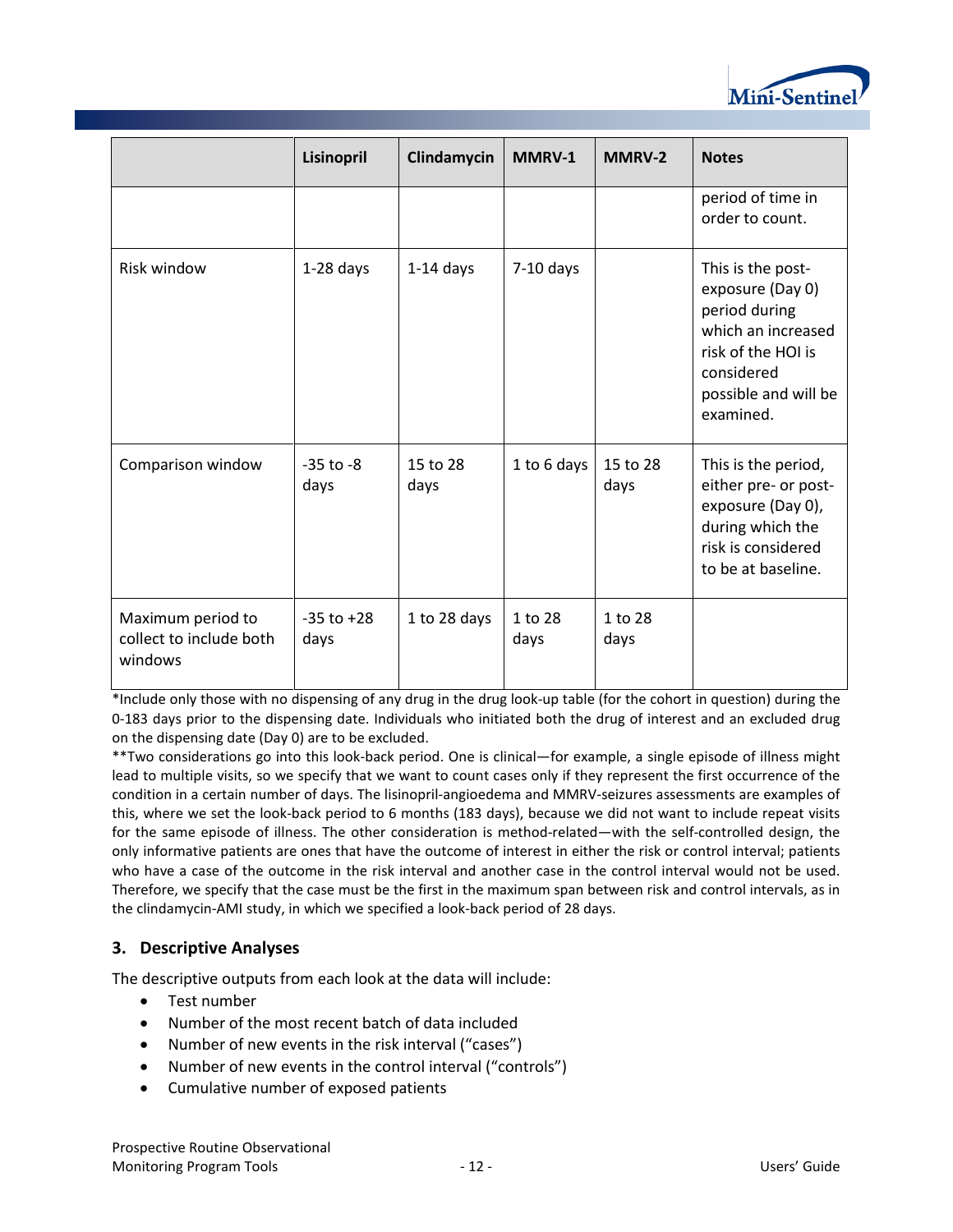

- Cumulative number of cases
- Cumulative number of controls
- Expected number of cases

In addition, there will be a data tracking table, which will include:

- Data partner
- Number of exposed patients
- Number of cases
- Number of controls
- Earliest possible dispensing date in dataset
- Latest possible dispensing date in dataset
- Date of dataset creation

## **4. Sequential Monitoring**

In sequential monitoring using this tool, the hypothesis being tested is that the risk of the HOI in the risk (exposed) interval is equal to the risk in the control (unexposed) interval, adjusting any difference in length between the two intervals. The test statistic is the log likelihood ratio. The default shape of the stopping boundary is flat with respect to the log likelihood ratio. Both continuous and group sequential analysis can be done, and any testing frequency can legitimately be followed.

Before conducting sequential tests using the data, the user must specify and enter directly into the R code several parameters such as the overall false positive rate (or alpha level) and maximum number of cases to accrue before stopping surveillance: These parameters are described i[n Table 2.](#page-15-0)

| <b>Parameter</b> | <b>Explanation</b>                                                                                                                                                          | <b>Considerations</b>                                                                                                                                                                  |
|------------------|-----------------------------------------------------------------------------------------------------------------------------------------------------------------------------|----------------------------------------------------------------------------------------------------------------------------------------------------------------------------------------|
| alpha            | Desired alpha level overall                                                                                                                                                 | 0.05 is the default, if no other value is<br>chosen                                                                                                                                    |
| М                | Minimum number of cases in risk $+$<br>control intervals to signal                                                                                                          | 1 is the default, if no other value is<br>chosen; using 1 does not mean the<br>scenario of 1 case in the risk interval and<br>0 cases in the control interval will<br>produce a signal |
| N                | Cumulative number of cases in risk $+$<br>control intervals at which surveillance is<br>to stop even if $H_0$ has not been rejected<br>(sometimes called the "upper limit") | No default; the decision should depend<br>in part on power to detect the lowest<br>risk of concern for public health                                                                   |

## <span id="page-15-0"></span>**Table 2. Parameter Specification for Sequential Monitoring**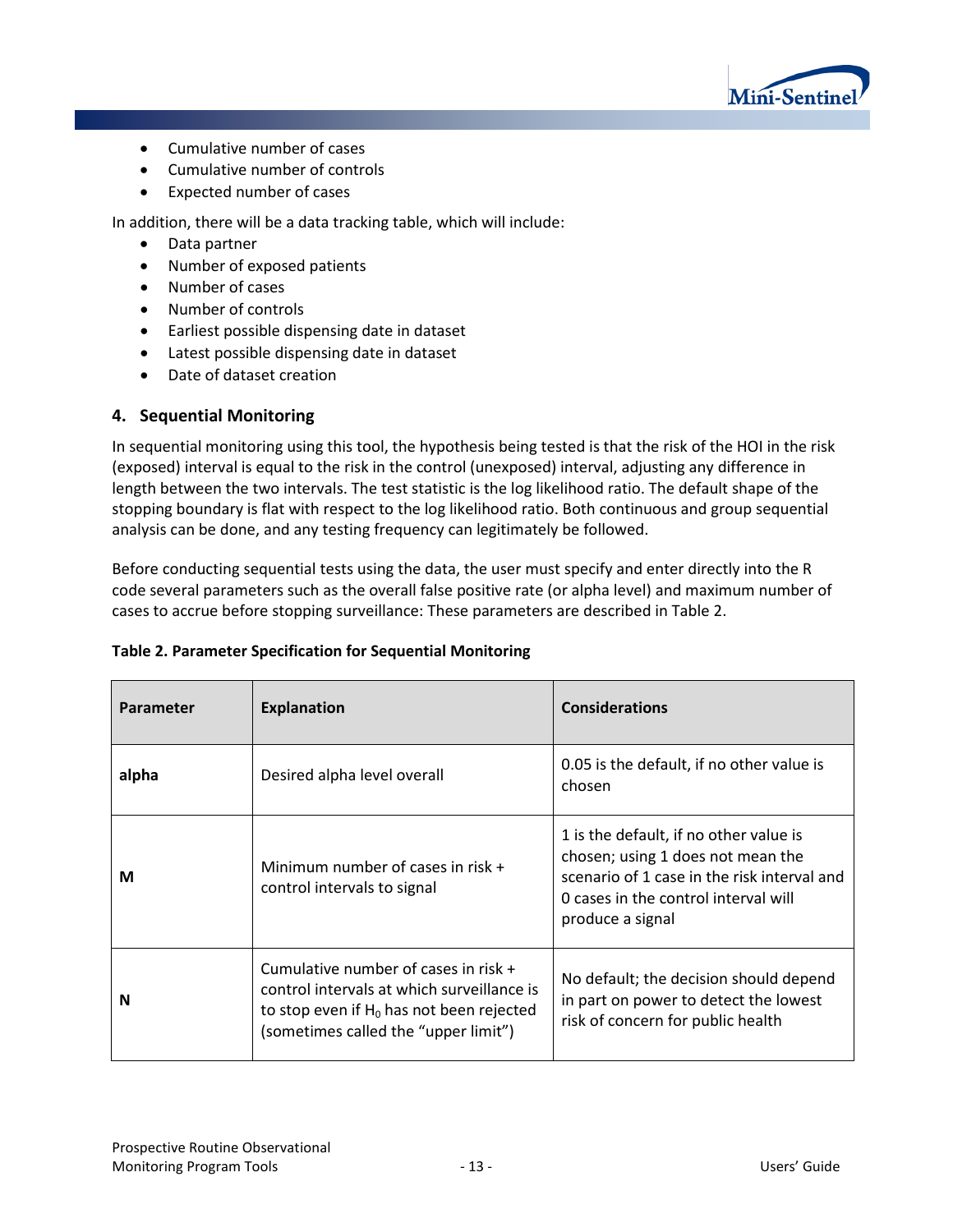

The associated technical users' guide for programmers describes how self-controlled sequential analysis can be conducted within the Mini-Sentinel project, utilizing SAS code and an R package that has been developed. It does not provide details about sequential statistical analysis or self-controlled designs but rather focuses on implementation, using SAS code for data extraction and R functions for sequential analysis. Detailed step-by-step guidance and multiple sample screen shots are provided in the associated technical users' guide for programmers.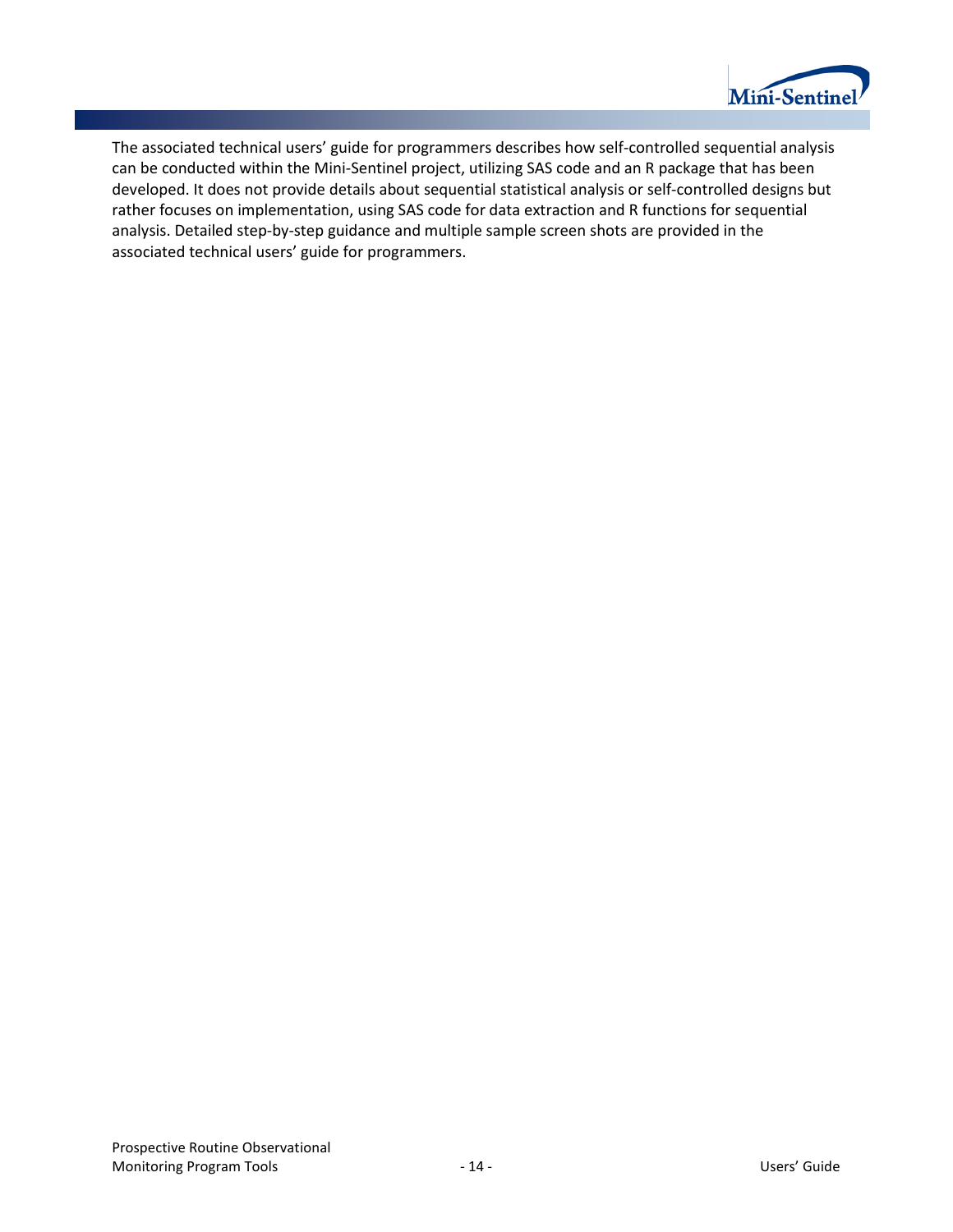

#### **C. APPENDIX 3: PROPENSITY SCORE MATCHING TOOL**

#### **1. Overview**

This program performs effect estimation and sequential testing in a distributed data setting based on exposure propensity-score matched sequential, parallel new user cohorts. Cohort approaches are particularly useful when comparing outcomes between patients exposed to different medical products. The approach focuses on new users, which ensures the accurate assessment of temporality among exposures, outcomes, and other study variables, and ensures that outcomes that occur shortly after initiation are captured. The use of an active comparator reduces confounding to the extent that the outcome risk factors similarly determine exposure to the product of interest and the comparator. Use of active comparators also ensures that both exposure groups have progressed to the point of requiring treatment, and can also prevent immortal time bias. Propensity score methods are used to further minimize confounding by balancing a potentially large number of possible confounders.

#### **2. Design and Data**

This program uses a standard active-comparator new user cohort design. The program automatically identifies new users of the product of interest and new users of a user-specified comparator product within each monitoring period. New use is defined by no prior use of the product (or potentially of other pre-specified products) in a pre-specified period preceding each patient's product initiation (i.e., index) date. Outcomes are identified over a pre-specified risk window following product initiation. The program can accommodate any outcome definition that can be coded in a SAS macro. Patients can be followed for as long as they are exposed to the product ("as treated") or using an intention-to-treat approach, in which patients continue to contribute person-time to the index product category over an interval of pre-specified length.

Potential confounders are identified in a baseline period of pre-specified length preceding each patient's index date. Importantly, all confounders are measured before exposure to the medical product. Predefined potential confounders are forced into a site (or Data Partner)-specific propensity score model with options for including empirically identified potential confounders using the high dimensional propensity score algorithm, a comorbidity score, and health services utilization variables, such as number of drugs used, number of physician visits, and number of hospitalizations. A separate propensity score is estimated in each Data Partner and in each monitoring period. Patients are matched by propensity score within each Data Partner and monitoring period. The program permits subgroup analyses on any pre-defined variable.

The following list summarizes the key program inputs. A more detailed and comprehensive list of inputs can be found in the technical documentation for this program.

#### **a. Eligibility Information**

- Enrollment gap: specifies the number of days bridged between two consecutive enrollment periods to create a single continuous enrollment period.
- Inclusion/exclusion conditions: defined by creating a SAS dataset with codes defining the inclusion or exclusion of conditions(s) of interest.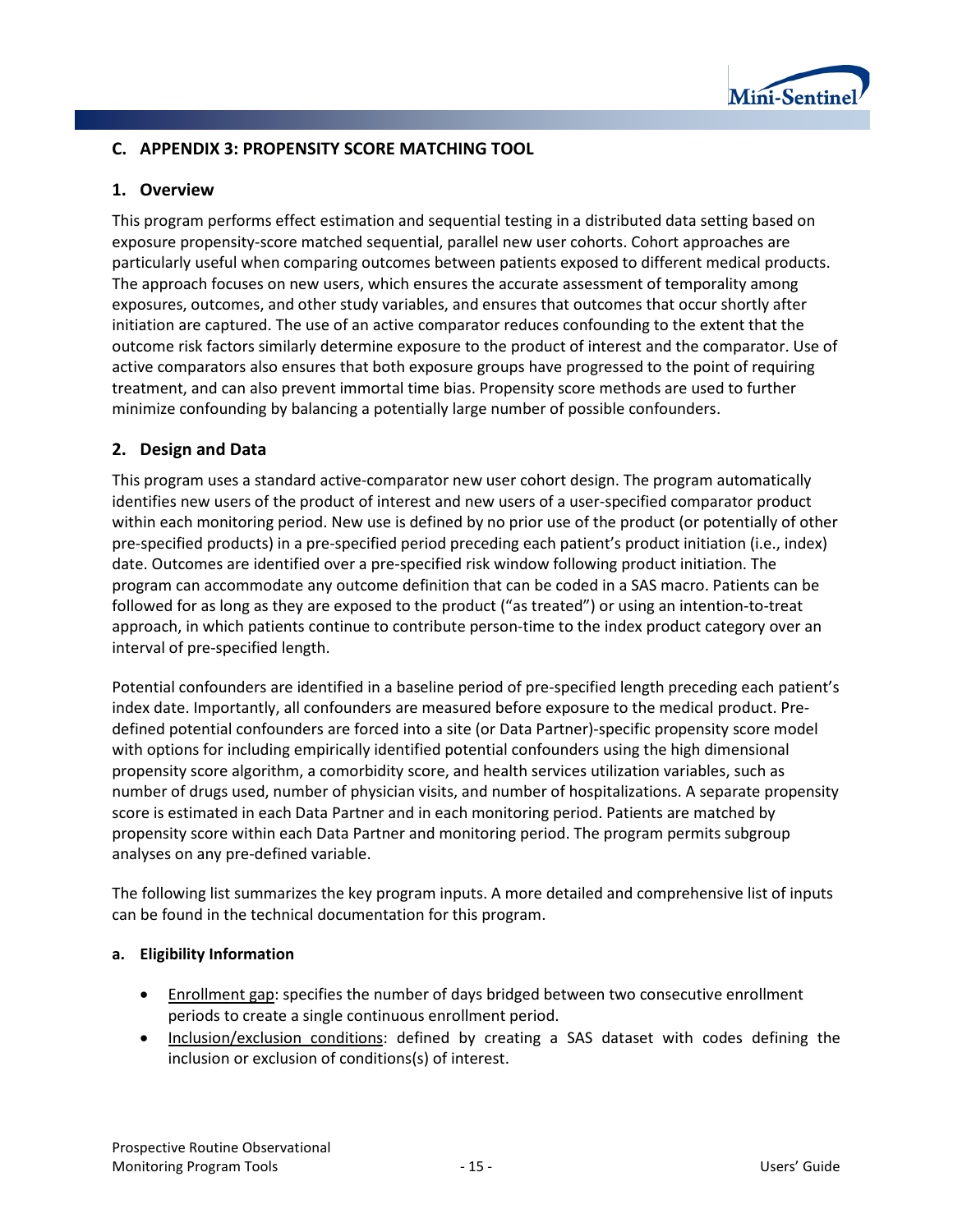

#### **b. Exposure Information**

- Medical product of interest: defined by creating a SAS dataset with codes (i.e., National Drug Codes [NDCs] or Current Procedural Terminology [CPTs]) to identify the product of interest.
- Comparator of interest: defined by creating a SAS dataset with codes (i.e., NDCs or CPTs) to identify the comparator product of interest.
- New user definition:
	- o Duration: specifies length of washout period (in days) to determine new user status.
	- o Products to define new use: defined by creating a SAS dataset with codes (i.e., NDCs or CPTs) for products to which patients must not have had exposure during the washout period in order for them to be considered new users of the product and comparator product of interest.
- Exposure definition during follow-up: specifies whether to use an "as treated" or "intention to treat" (ITT) approach to defining exposure status following the index date.
	- o Induction period: specifies when, with respect to the index date, follow-up begins for both the "as treated" and ITT approaches.
	- o Treatment episode gap: specifies the number of days allowed between two consecutive claims to consider them as part of the same treatment episode.
- Duration of ITT follow-up: if the ITT approach is selected, this specifies the maximum duration of follow-up for each patient starting at the end of the induction period.

#### **c. Covariate Information**

- Length of covariate assessment period: specifies the length of the period preceding the index date (i.e., the medical product initiation date) over which potential confounders are measured.
- Pre-specified covariates:
	- o Procedures: defined by creating a SAS dataset with procedure codes that will be used as covariates.
	- o Conditions: defined by creating a SAS dataset with ICD9 codes that will be used as covariates.
	- o Medications: defined by creating a SAS dataset with NDC codes that will be used as covariates.
	- o Comorbidity score: indicates whether the user would like to include the Combined Comorbidity Score.
	- o Health services utilization variables: indicates whether the user would like to include the health service utilization variables.
- Subgroups: indicates which (if any) of the pre-specified covariates will be used as subgroup indicators. (Note: these are specified in the input SAS datasets above)
- Age groups: specifies cut points for age strata
- High-dimensional propensity score options: (Note: standard defaults are used if no options are specified)
	- o Ranking algorithm: indicates whether empirically-identified variables are ranked based on associations with exposure only, with outcome only, or with both exposure and outcome. (Note: default is based on exposure only)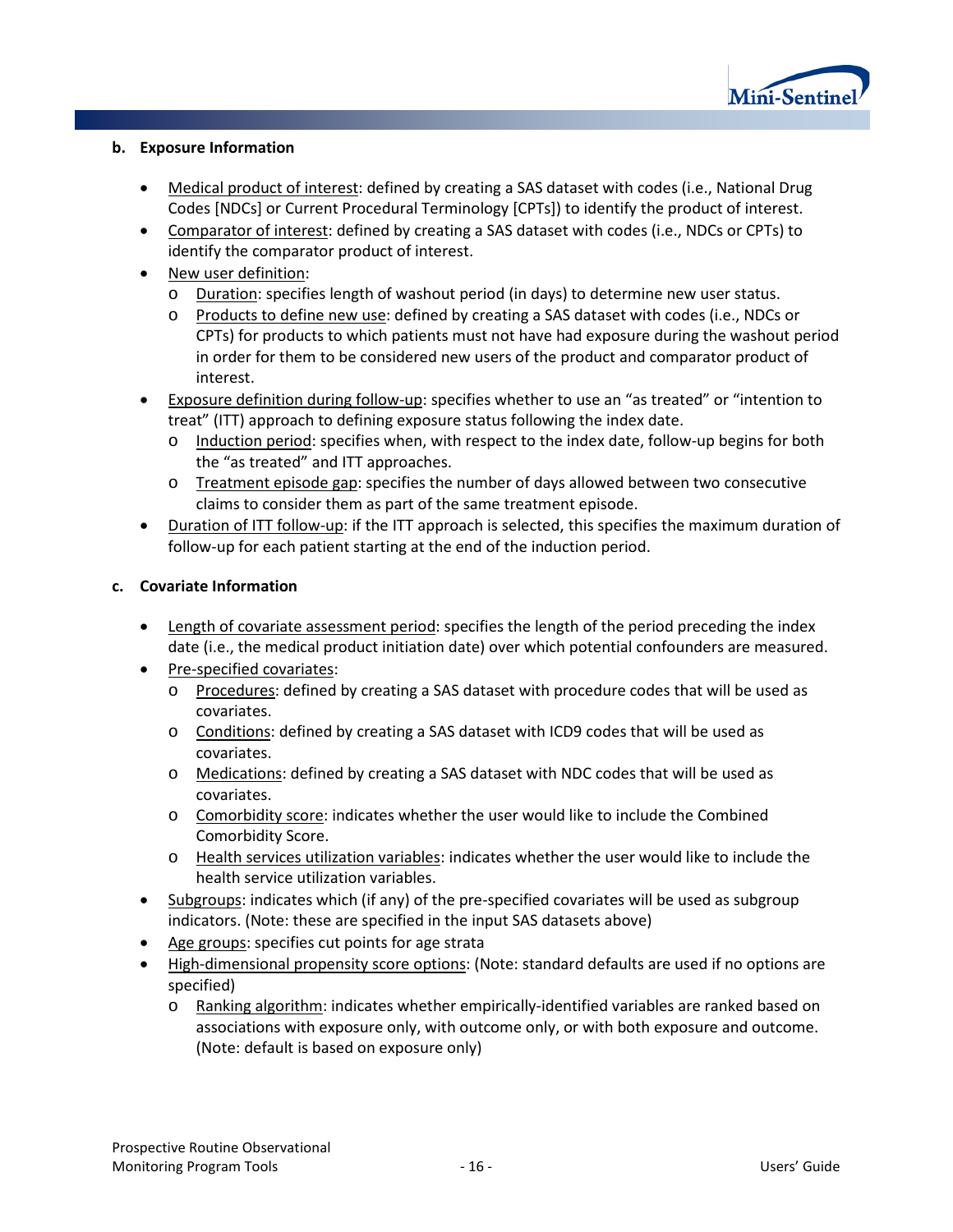

- o Covariates considered: specifies the number of empirically-identified variables to consider from each data dimension (i.e., diagnosis codes, procedure codes, drug codes). (Note: default is 100)
- $\circ$  Covariates selected: specifies how many empirical covariates are included in the propensity score. (Note: default is smaller of 200 or number of initiators of the product of interest)

#### **d. Outcome Information**

- Outcome of interest: defined by a SAS-algorithm to identify the outcome.
- Outcome washout: specifies whether patients are allowed to have the outcome of interest prior to the index date. In the case that patients are not allowed to have the outcome of interest before the index date, the duration of washout preceding the index date must be specified. This is also used to specify minimum duration of pre-index date enrollment.

When analyses are conducted prospectively, new Data Partner-specific propensity scores are estimated in each monitoring period. Propensity score models include all eligible patients up to and including each new monitoring period. However, only new initiators in the most recent monitoring period are matched over time. Matches identified during prior monitoring periods are not broken; once a patient is matched, that patient remains matched throughout the sequential analysis.

The program generates a de-identified, individual-level data set for each Data Partner in each monitoring period. The data set contains the minimum information required for central aggregation and analysis by the Mini-Sentinel Operations Center, including a de-identified Data Partner indicator, the monitoring period in which each patient was identified, a variable indicating each patient's person-time of follow-up, propensity score values, propensity score matched set numbers, subgroup indicators, and other subgroup variables (age, sex, and race). The propensity score summarizes the necessary information for confounding adjustment while obscuring detailed patient-level information. The table below provides an example of the file, with hypothetical data, that each Data Partner will create. The data set contains one row for each patient included in the analysis. The only individual covariate data are those required for the subgroup indicators as all other covariate information is summarized by the propensity score. This approach has been reviewed by a legal expert who confirmed that it complies with HIPAA. **[7](#page-19-0)** (Rassen JA et al. Evaluating strategies for data sharing and analyses in distributed data settings. Mini-Sentinel 2013. Available at[: http://www.mini-](http://www.mini-sentinel.org/methods/methods_development/details.aspx?ID=1041)

[sentinel.org/methods/methods\\_development/details.aspx?ID=1041\)](http://www.mini-sentinel.org/methods/methods_development/details.aspx?ID=1041). The information requested from each Data Partner meets the minimum necessary standard specified in the HPIAA Privacy Rule.<sup>[8](#page-19-1)</sup> Mini-Sentinel Principles and Policies [\(http://mini-sentinel.org/work\\_products/About\\_Us/Mini-Sentinel-](http://mini-sentinel.org/work_products/About_Us/Mini-Sentinel-Principles-and-Policies.pdf)[Principles-and-Policies.pdf\)](http://mini-sentinel.org/work_products/About_Us/Mini-Sentinel-Principles-and-Policies.pdf).

[http://www.hhs.gov/ocr/privacy/hipaa/understanding/coveredentities/minimumnecessary.html.](http://www.hhs.gov/ocr/privacy/hipaa/understanding/coveredentities/minimumnecessary.html)

l

<span id="page-19-0"></span> $<sup>7</sup>$  Rassen JA et al. Evaluating strategies for data sharing and analyses in distributed data settings. Mini-Sentinel</sup>

<span id="page-19-1"></span><sup>2013.</sup> Available at[: http://www.mini-sentinel.org/methods/methods\\_development/details.aspx?ID=1041.](http://www.mini-sentinel.org/methods/methods_development/details.aspx?ID=1041) 8 U.S. Department of Health and Human Services. Office for Civil Rights. Minimum Necessary Requirement. 45 CFR 164.502(b), 164.514(d). Available at: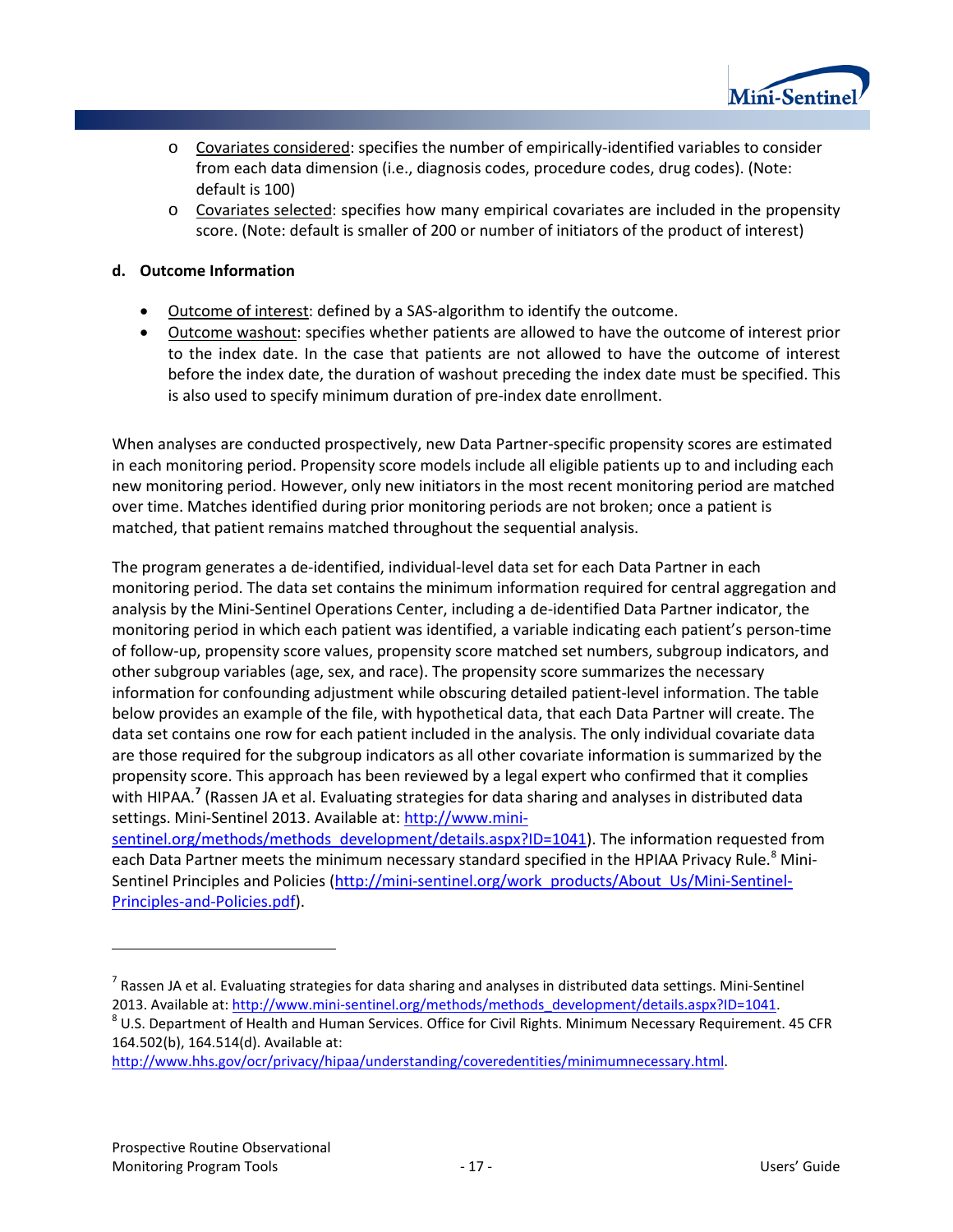

| Data<br>Partner | Random<br>patient | <b>Exposure</b><br>status | Outcome<br>status | <b>Person-</b><br>time | <b>Propensity</b><br>score | Match<br>set ID | Age | Sex | Race | Subgroup<br>indicator |
|-----------------|-------------------|---------------------------|-------------------|------------------------|----------------------------|-----------------|-----|-----|------|-----------------------|
| ID              | ID                |                           |                   |                        |                            |                 |     |     |      |                       |
|                 |                   |                           | 0                 | 320                    | 0.131                      |                 | 55  | M   |      |                       |
|                 |                   | 0                         | 0                 | 309                    | 0.131                      |                 | 55  | M   |      |                       |
| 1               | 3                 |                           |                   | 193                    | 0.085                      |                 | 63  | F   | 3    | 0                     |
|                 | 4                 | 0                         | 0                 | 246                    | 0.084                      | 2               | 62  | F   | 3    | 0                     |
|                 | $\cdots$          | $\cdots$                  | $\cdots$          | $\cdots$               | $\cdots$                   | $\cdots$        |     |     |      | $\cdots$              |
|                 | n                 |                           | 0                 | 45                     | 0.051                      |                 | 64  |     |      |                       |

By including a person-time variable, the de-identified individual-level data permit an aggregate time-toevent analysis at the Mini-Sentinel Operations Center, including estimation of hazard ratios and incidence rate differences. Data sets from each Data Partner are appended and used for subsequent analysis

#### **3. Descriptive Analyses and Effect Estimation**

The program automatically generates tables of patient characteristics, stratified by exposure group, for the unmatched cohort and for each matched cohort, separately from each Data Partner and each monitoring period. Tables include measures of covariate balance, including absolute and standardized differences, which indicate balance in specific variables, and the Mahalanobis distance, which provides a measure of balance across all variables while accounting for their correlation. The tables also include the number of patients in each exposure group, the number matched from each group (where appropriate), the number that experienced outcomes, and the mean person-time of follow-up.

The program also automatically generates figures depicting the propensity score distributions for each exposure groups, separately from each Data Partner and each monitoring period. Figures include cstatistics for each propensity score model.

Using summarized data generated in the data extraction step, the program can estimate both hazard ratios (with 95% confidence intervals) and incidence rate differences (with 95% confidence intervals). Note that the confidence intervals do not account for repeated looks or correlation in the data across looks, but are provided for descriptive purposes. Data are aggregated across Data Partners in a stratified Cox regression model to estimate hazard ratios. The time scale in the Cox model is time since medical product initiation. The program also estimates rate differences with a Mantel-Haenszel difference estimator for stratified person-time data. Both approaches stratify by both Data Partner and matched set within each Data Partner. The program also calculates unadjusted hazard ratios and risk differences, stratified by Data Partner as well as the number needed to treat/harm (NNT/NNH), the attributable risk, and the population attributable risk. Note that when the matching ratio is specified to be 1:1 and when the follow-up time is fixed to be the same for those in the same matched pair, the data simplify and the results from this Cox model are the same as odds ratios from a conditional (on the matched pair) logistic regression model.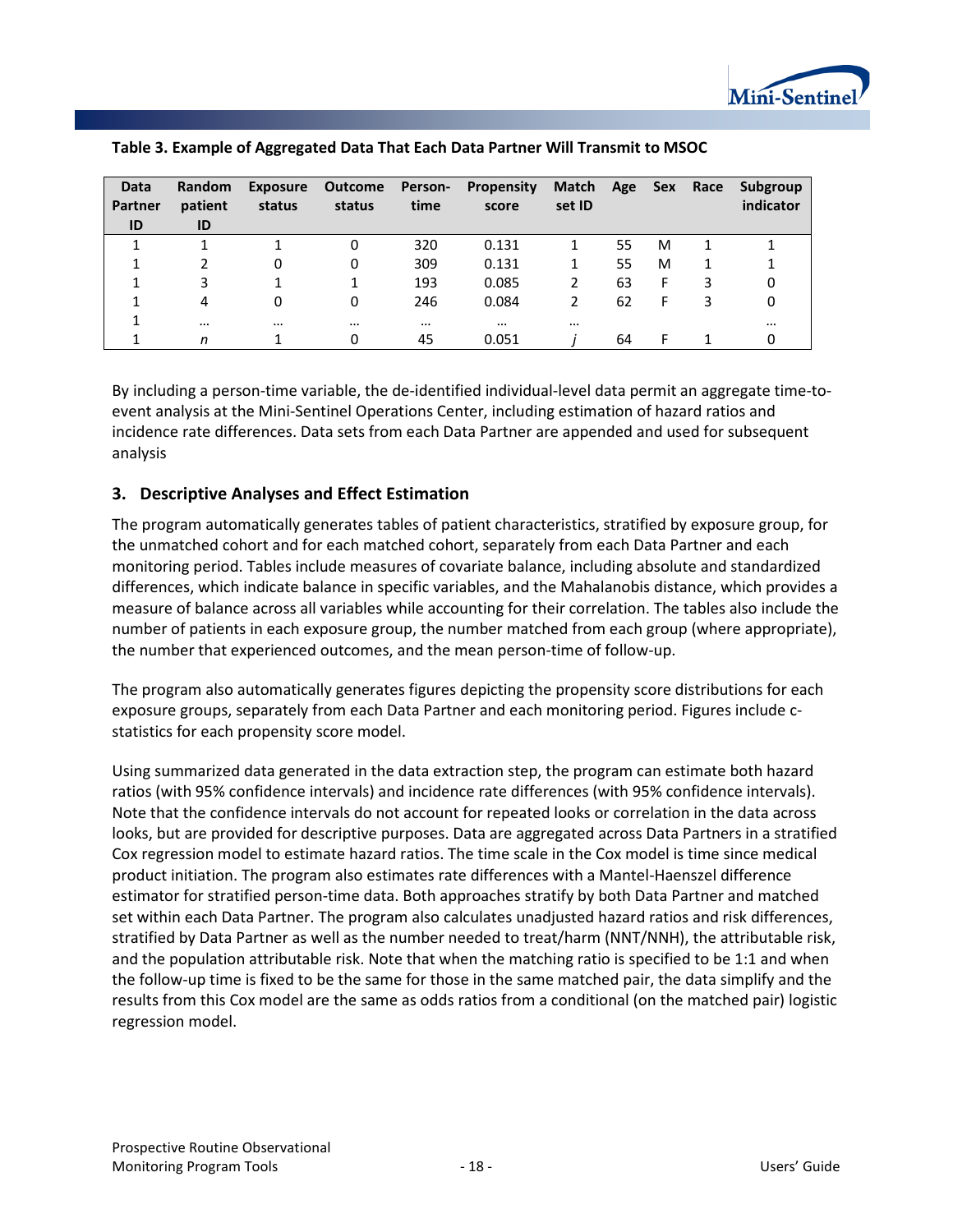

#### **4. Sequential Monitoring**

To perform sequential testing on the propensity score matched aggregated data, the current version of the program uses the same likelihood ratio test for continuous and group sequential analysis, as described above for the Self-Controlled Design Tool. The likelihood is based on counts of outcomes among the exposure groups, approximates a conditional logistic regression data likelihood when events are rare, and tests the hypothesis that the risk of the HOI among users of the drug of interest is equal to the risk among users of the matched comparators. This test is appropriate for use in the PS Matched Cohort setting when the matching ratio is 1:1 and when the follow-up time is fixed because the likelihood is approximately the same as for the stratified Cox model specified previously under these assumptions. For more complex matching designs and differential follow-up, other testing procedures are needed and are currently in development.

For inputs, the program requires a date range for each monitoring period, which specifies the time period for the assessment. For prospective analyses, start date and end date for each monitoring period are required. The program also requires the same inputs as for the Self-Controlled Design Tool.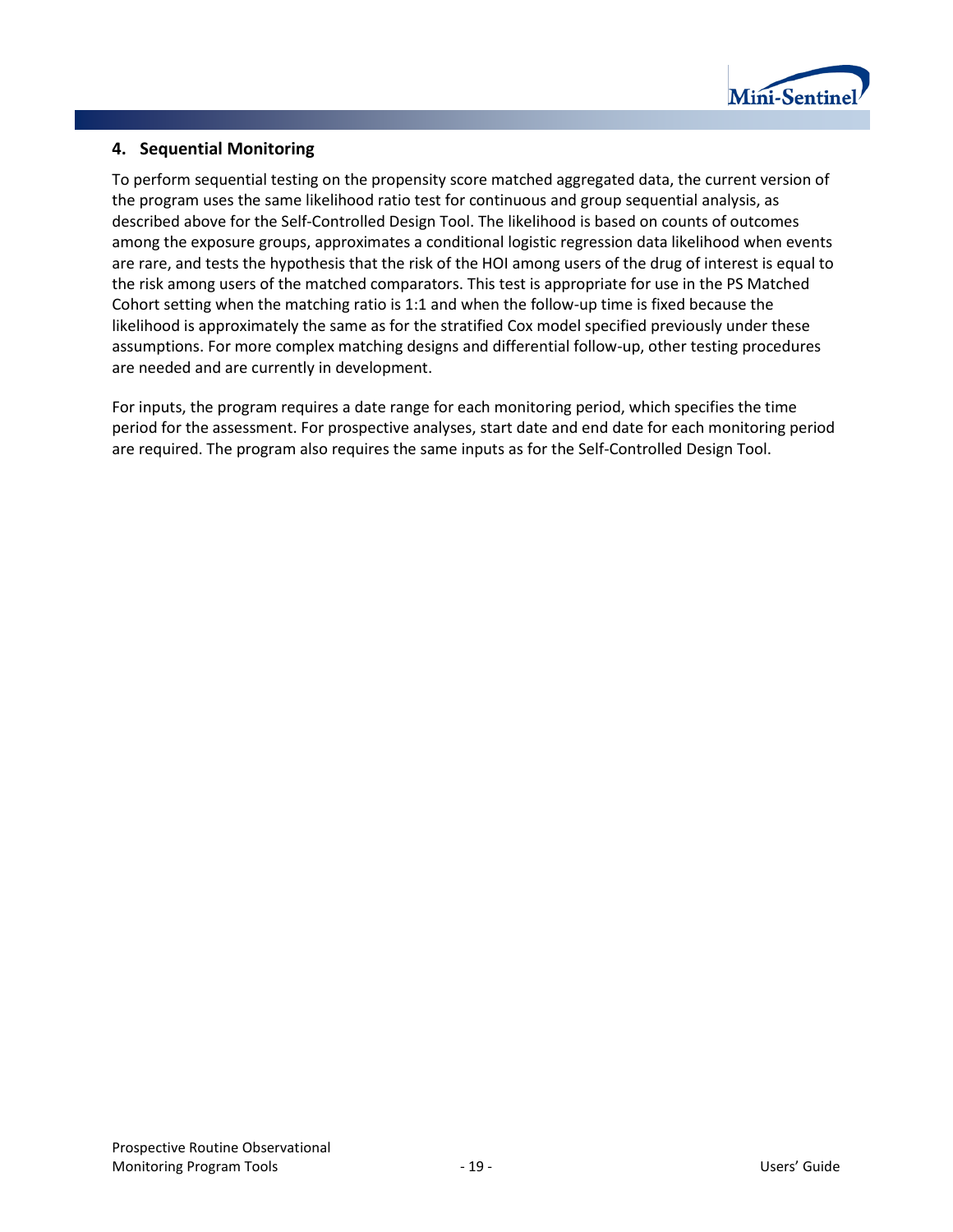

## **D. APPENDIX 4: GROUP SEQUENTIAL GEE (GS GEE) COHORT REGRESSION TOOL**

#### **1. Overview**

This program is designed to extract a cohort dataset, estimate the association between a medical product exposure and health outcome of interest that is adjusted for pre-specified confounders using regression, and conduct sequential testing of that association in a distributed data setting to determine whether or not a safety signal is present. The statistical method implemented is group sequential regression using generalized estimating equations (GS GEE) is an approach. This method can flexibly and robustly accommodate a variety of different exposure and outcome types. Confounding is taken into account through regression adjustment for characteristics measured at baseline and thought to be associated with both the exposure of interest (e.g., medical product of interest) and the health outcome of interest (HOI). Like the PROMPT propensity score matching approach, this method is suitable for use in a cohort design where users of an exposure of interest are compared to those who receive an alternative exposure, e.g. an active-comparator new user cohort design, or are unexposed during the same (or concurrent) period of time. Instead of exposure matching on a propensity score, however, regression estimation is used to control for baseline confounders. While the GS GEE methodology can accommodate continuous confounders, data sharing and privacy issues with Data Partners may require the use of aggregated data, and thus the use of categorical confounding variables. This could involve the inclusion of several categorized individual confounders like age, gender, and comorbidity status or it could adjust for a categorized summary score like a propensity score. Since the method uses a robust GEE framework, it can accommodate a variety of safety outcomes, including outcomes that are binary (i.e., yes or no), count (i.e., number of events), or continuous in nature (e.g., level of a laboratory value). Below we describe two common types of exposure-HOI scenarios that are likely to arise in Mini-Sentinel and discuss how the GS GEE method can be utilized in each instance.

For short term exposures (e.g., a one-time injection or an antibiotic that is used for short period of time), the method involves defining a binary indicator of being exposed or unexposed and a binary occurrence of an HOI within a pre-specified risk window following product initiation. Subjects are not included in a given sequential analysis until the completion of their HOI risk window (i.e., until that subject's risk window has been fully observed) so that all patients have the same follow-up time. A binomial error structure is assumed and combined with a logic link function to estimate an adjusted odds ratio (OR) as the measure of risk in the exposed group relative to the comparator group.

For longer term exposures (e.g., a chronically used drug taken over several months or years), the method defines binary exposure status based on the first record of receipt of either the exposure of interest or the comparator. The observation time, or time at-risk, is calculated as the time from exposure initiation to the first of either exposure discontinuation (with a lag if desired), occurrence of the outcome of interest, or disenrollment. This definition yields a binary outcome indicating whether an HOI occurred during the at-risk period, i.e., the period in which the person was observed to be exposed. For an outcome to be included in a given sequential analysis, it must have occurred before the date of that analysis. Poisson regression is used to estimate an adjusted relative rate (RR) that takes into account duration of time at-risk through an offset term included in the model.

GS GEE can be implemented as a one-time analysis or in a formal sequential monitoring framework with multiple testing and early stopping. If implemented sequentially, the user can specify the total number and frequency of sequential tests, the desired level of the signaling threshold over time, and the overall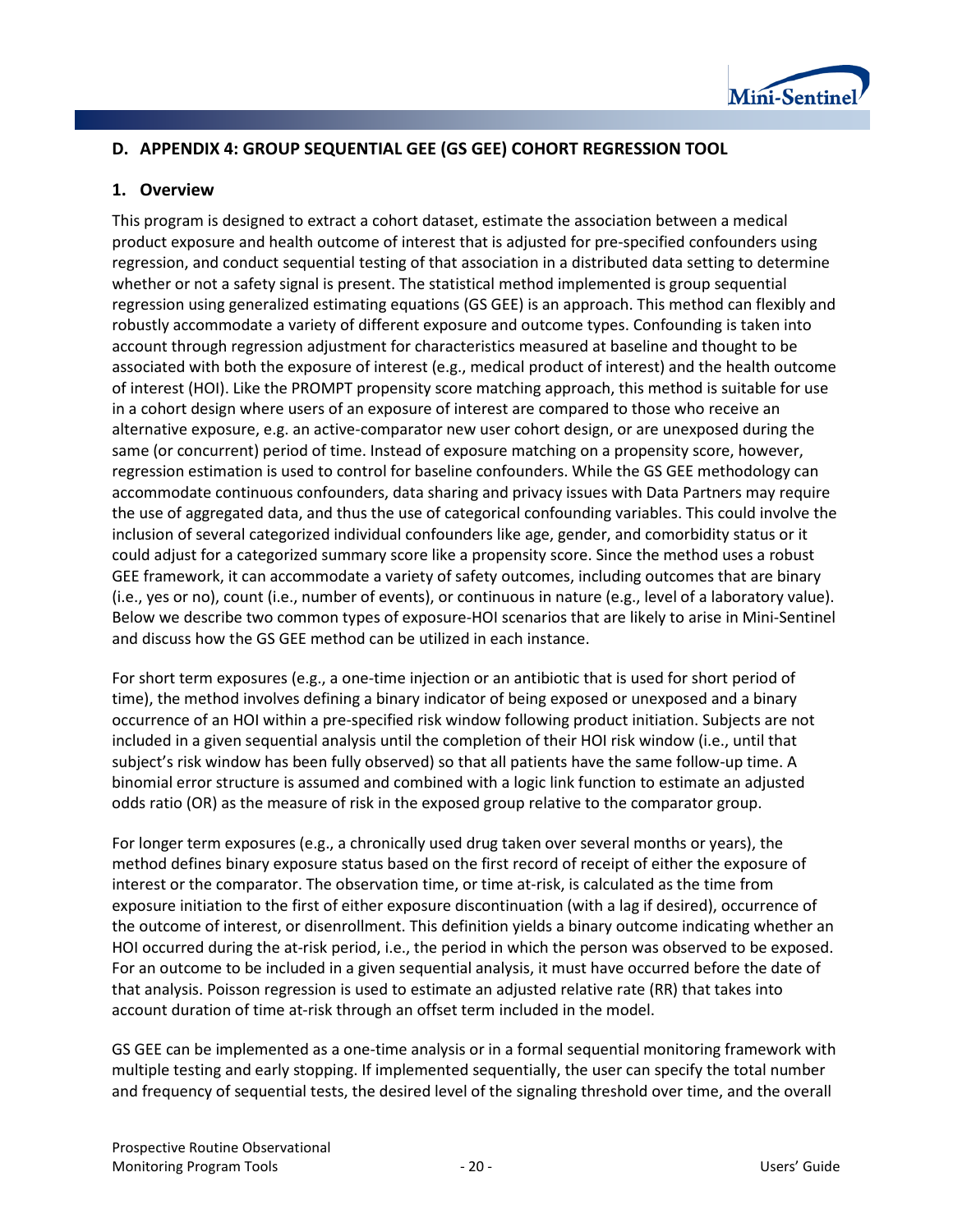

false positive error rate to maintain according to scientific, practical, and statistical preferences. The hypothesis being tested depends upon the type of exposure (i.e., medical product) and HOI and the corresponding regression model used. For example, for a binary outcome and logistic regression model, the null hypothesis ( $H_0$ ) based on the estimated OR comparing the independent exposure and comparator groups is  $H_0$ : OR=1. Regardless of the outcome type, exposure type, and sequential design specifications, at each analysis the null hypothesis is evaluated via the computation of a standardized score test statistic. This test statistic is then compared to a pre-specified threshold to determine whether there is a signal for elevated risk, or whether monitoring should continue. This group sequential test also uses a non-parametric permutation approach that is particularly suited for rare outcomes (i.e., does not rely on large sample theoretical assumptions).

## **2. Design and Data**

The same eligibility, exposure, covariate, and outcome inputs as described previously in Appendix 3 for the Propensity Score Matching Tool are needed to extract the cohort data to implement GS GEE. The analytic data set created for use by GS GEE contains de-identified grouped data among the full cohort of eligible members treated with the exposure of interest or a comparator exposure during the prespecified period. Data are aggregated by exposure status and confounder strata, whereby each row of the data set includes information about the frequency of select event(s) and the number of members (or person-time at risk) in each exposure-confounder stratum.

## **3. Descriptive analyses**

Contents of the Final Report and Report Appendices are shown below, using surveillance of the measlesmumps-rubella-varicella combination vaccine for the occurrence of seizure as an example. For full report detail see[: Demonstrate Feasibility of New Mini-Sentinel](http://mini-sentinel.org/methods/methods_development/details.aspx?ID=1047) Group Sequential Monitoring Methods in a [Distributed Setting by Implementing Them in Practice.](http://mini-sentinel.org/methods/methods_development/details.aspx?ID=1047)

- Methods summary
	- 1. Method: e.g. GS GEE Logistic Regression
	- 2. Brief Description: e.g. Adjusted logistic regression model applied using GEE framework
	- 3. Estimate: e.g. Adjusted Odds Ratio
	- 4. Exposure of Interest: e.g. MMRV
	- 5. Control Comparator: e.g. MMR+V
	- 6. Outcome: e.g. Seizure
	- 7. Confounders: e.g. Age, Sex and Site
	- 8. Adjusted for Look Time: e.g. No
	- 9. Look Times(Days): e.g. 364, 455, 546, 637, 728, 819, 910, 1001, 1092, 1183, 1274
	- 10. Boundary: e.g. Pocock using Unifying Boundary approach
- Demographics and Exposure Uptake
	- o [Table 1:](#page-12-0) Demographics and confounders stratified by exposed and unexposed groups at Current Analysis Time
	- o Appendix Table A.3: Demographics over each analysis time for exposed and control combined
	- o Appendix Table A.4: Demographics over each analysis time within the exposed group
	- o Figure 1: Uptake of Exposed and Unexposed groups over time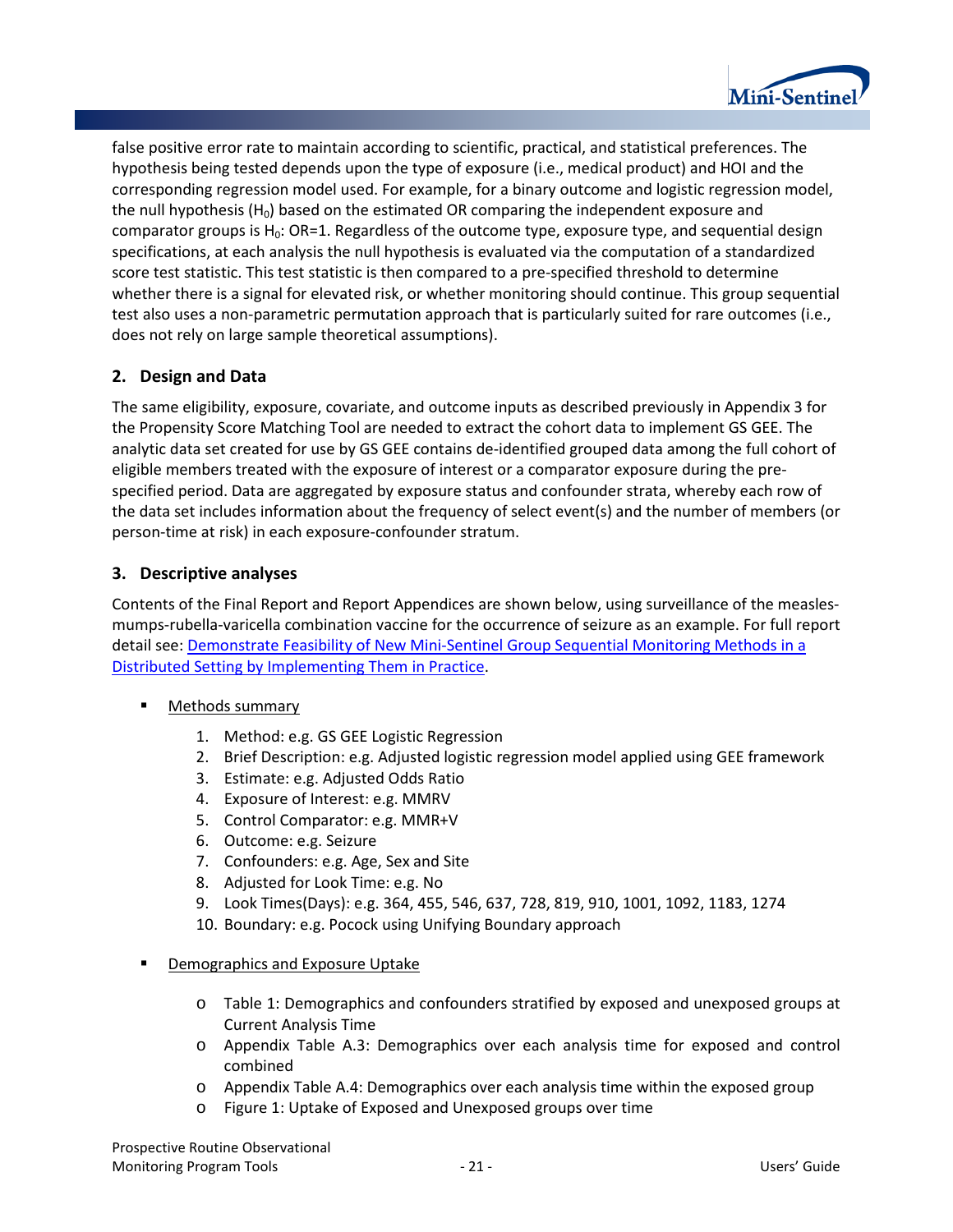

- o Appendix Figure A.1.XUptake of Exposure and Unexposed Groups over time for Site X
- Statistical Analysis: Tables will contain different information depending on the type of exposure, e.g., single time (GS GEE Binomial) versus variable length (GS GEE Poisson). Example GS GEE output shown below.
	- o [Table 2](#page-15-0) Results of adjusted analysis by analysis time with the following columns
		- 1. Look: indicating analysis number
		- 2. Days: indicating study day when analysis occurred
		- 3. Exposed total sample size (N) at analysis
		- 4. Exposed total number of outcomes and unadjusted proportion with outcome at current look
		- 5. Control total sample size (N) at analysis
		- 6. Control total number of outcomes and unadjusted proportion with outcome at each analysis
		- 7. Adjusted OR from GS GEE Binomial approach at each analysis
		- 8. Score Test Statistic at each analysis
		- 9. Critical Boundary from GS GEE Binomial approach using simulation at each analysis
		- 10. Signal (Yes/No) indicating if the Score Test Statistic is greater than the Critical Boundary
	- o Appendix Table A.1: Outcome counts and incidence rates by look number, overall and within confounder strata
	- o Appendix Table A.2: Outcome counts and incidence rates in the exposed group by look number, overall and within confounder strata
	- **Internal Diagnostics (SAS output files):** 
		- o SAS output of regression with and without including exposure status. Not to obtain adjusted OR or RR one uses the regression model including exposure status, but to derive the score test statistic one only uses the model without including exposure status.
		- o Analysis look plan by site. If a site does not have adequate exposure early on or we are not able to obtain their data until a later analysis (e.g. the first time site X is included in the analysis due to inadequate exposure uptake was at analysis 3) we need to keep this both internally to create the correct sequential monitoring boundaries, but also may be informative if the risk estimate has changed strangely at a given analysis time

## **4. Sequential Monitoring**

To incorporate group sequential monitoring, GS GEE uses a non-parametric permutation approach that is particularly suited for rare outcomes. Specifically, it flexibly simulates data under the null hypothesis of no difference between exposure groups (e.g.,  $H_0$ : OR=1 for logistic regression,  $H_0$ : RR=1 for Poisson regression). It uses the unifying family boundary approach and defines the boundary based on the permuted data, incorporating the probability of stopping at earlier analysis times and type I error inflation due to repeated testing. The user can select a pre-specified number of analysis times, timing of analyses (based on observed, or expected sample size, at each analysis time), and a total expected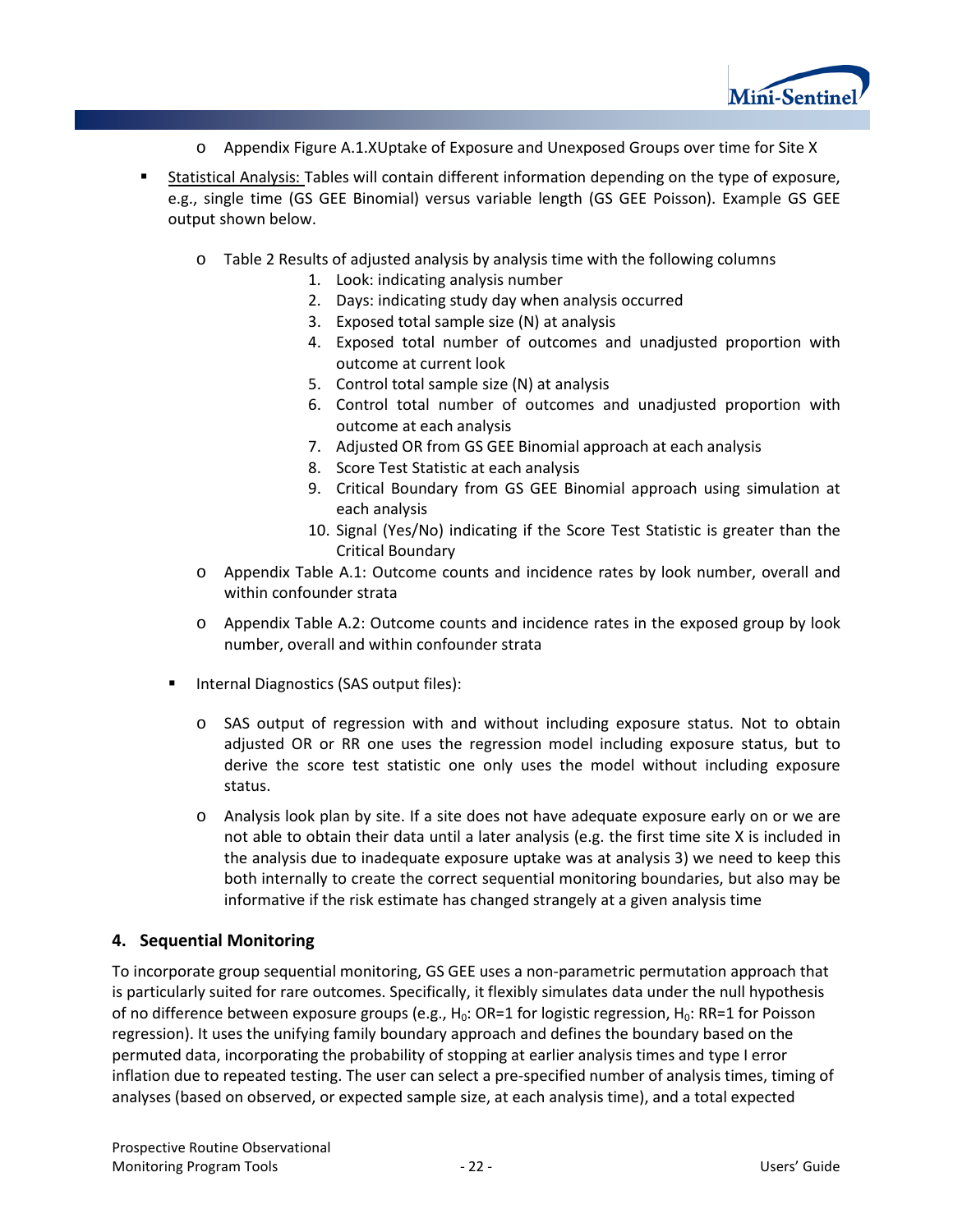

maximum sample size by the end of the assessment based on scientific, practical, and statistical preferences. Boundary shape is also user-specified and so can flexibly handle a number of scenarios. For example, a flatter boundary (e.g., a boundary with a constant signaling threshold over time) will, on average, signal earlier for lower elevated risk than a boundary that is more conservative; that is, it requires a stronger effect to signal at earlier analysis times. However, given the same sample size, a flatter boundary will have less power to signal later on during the surveillance period compared with boundaries that employ early conservatism by having a higher signaling threshold at earlier tests. The boundary values for GS GEE are based on the standardized test statistic (as opposed to an errorspending or alpha-spending scale). Therefore, signal decision rules can be planned directly on the standardized scale of the risk quantity of interest rather than the alpha scale, and thus readily facilitate straightforward sequential design decision-making. In all, the following sequential analysis parameters must be specified: shape of the boundary (Pocock, O'Brien Flemming), planned testing frequency (e.g., 12 looks with the first look after 10,000 observations and then evenly spaced looks after that point or 12 looks with the first look after 1 year and quarterly looks after that), and total maximum sample size at end of study. Once specified, the signaling boundary at each analysis time point can be computed based both on these input parameters as well as the permuted score test statistic under the null.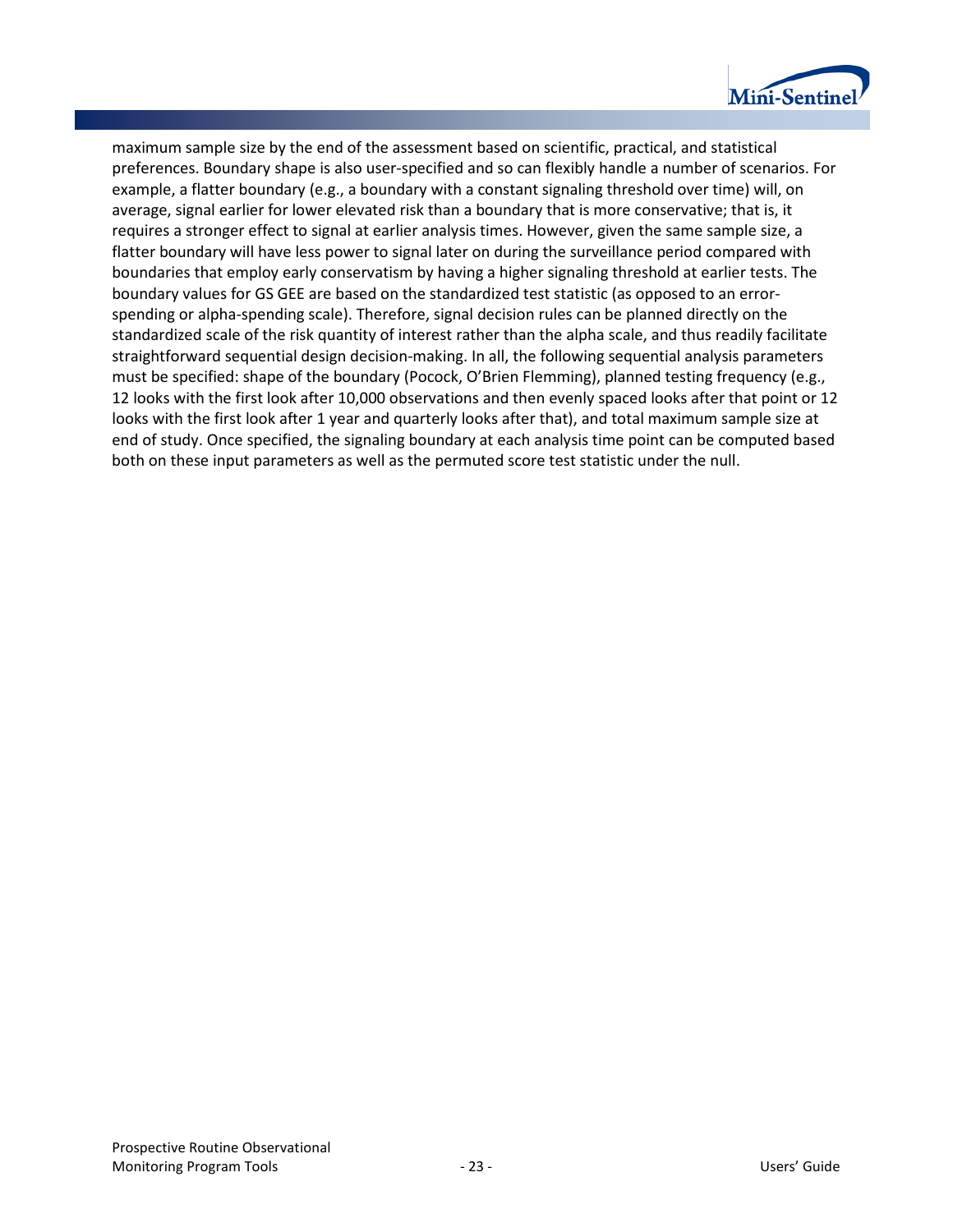

## **E. APPENDIX 5: GROUP SEQUENTIAL INVERSE PROBABILITY OF TREATMENT WEIGHTING (GS IPTW) REGRESSION TOOL**

## **1. Overview**

This program is designed to extract a cohort dataset, estimate the association between a medical product exposure and health outcome of interest that is adjusted for pre-specified confounders using inverse probability weighting, and conduct sequential testing of that association in a distributed data setting to determine whether or not a safety signal is present. The statistical method implemented is group Sequential regression using IPTW (GS IPTW). GS IPTW is a flexible approach for new user cohorts with short term exposures. The method is designed to perform data partner site-stratified, inverse probability of treatment weighted (IPTW) estimation and group sequential testing in a distributed data setting where the quantity of interest is the overall adjusted risk difference (RD). Adjustment for confounding is achieved through the use of site-specific propensity score models that use pre-specified confounders to predict the probability of exposure to either the exposure of interest or the comparator. A site-specific adjusted RD is then estimated where balance in baseline confounder distributions between exposure groups is achieved through the weighting of each observation (or strata) by the inverse of the predicted probability of exposure. The variance of the site-specific risk difference is also calculated and corrected to account for variability in the estimation of the IPT weights. The site-specific adjusted RD and variance estimates are then sent to a central location where they are combined to provide a single stratified overall risk difference estimate and variance that is adjusted for confounding. Given the overall risk difference estimate and variance, a standardized test statistic is calculated (RD/sqrt(var(RD))) and is then compared to a pre-specified threshold to determine whether there is a signal for elevated risk, or whether monitoring should continue.. An advantage of this approach is that it strongly controls for site confounding and has been shown to be as efficient as a non-stratified estimate when no site-level confounding exists. Additionally, only one event is required to be able to estimate a risk difference, making it well suited to a rare event scenario as stable estimates can be achieved sooner than for a relative measure of association.

## **2. Design and Data**

The same eligibility, exposure, covariate, and outcome inputs as described previously in Appendix 3 for the Propensity Score Matching Tool are needed to extract the cohort data to implement GS GEE. Only summary statistics from each data partner site (i.e., the site-specific RD, the variance of the site-specific risk difference, and site-specific sample size) are transferred from the Data Partners to the MSOC for central analysis.

## **3. Descriptive and Statistical Analyses**

Contents of the Final Report and Report Appendices are shown below, using surveillance of the measlesmumps-rubella-varicella combination vaccine for the occurrence of seizure as an example. For full report detail see: [Demonstrate Feasibility of New Mini-Sentinel Group Sequential Monitoring Methods in a](http://mini-sentinel.org/methods/methods_development/details.aspx?ID=1047)  [Distributed Setting by Implementing Them in Practice.](http://mini-sentinel.org/methods/methods_development/details.aspx?ID=1047)

- **Demographics and Exposure Uptake** 
	- o [Table 1:](#page-12-0) Demographics and confounders stratified by exposed and unexposed groups at current analysis time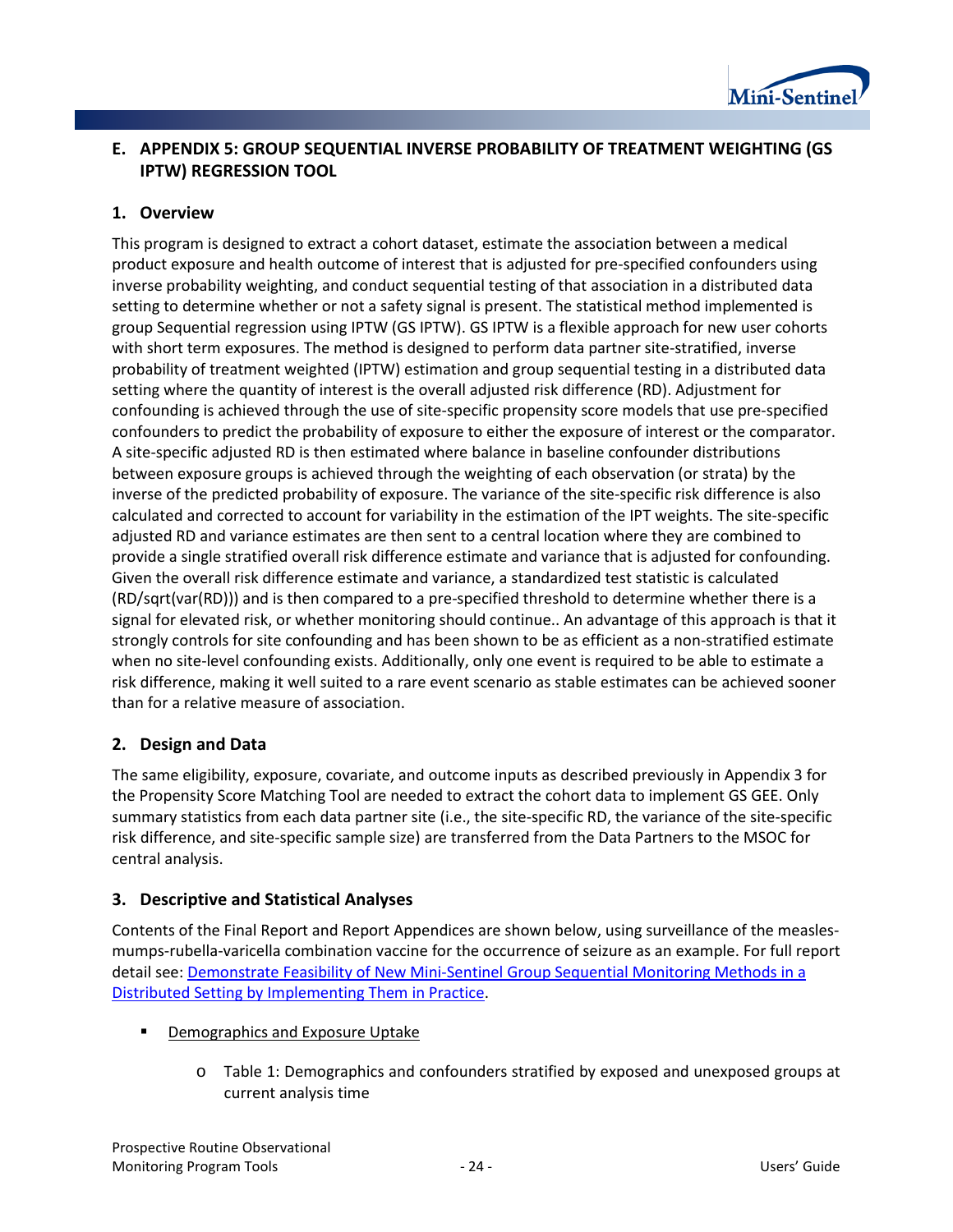

- o Figure 1: Uptake of Exposed and Unexposed groups over time
- o Appendix Table A.3: Demographics over each analysis time for both exposed and control combined
- o Appendix Table A.4: Demographics over each analysis time within the exposed group
- o Appendix Figure A.1.X Uptake of Exposure and Unexposed Groups over time for Site X

#### **4. Statistical Analysis**

- o [Table 2:](#page-15-0) Results of adjusted analysis by analysis time with the following columns
	- 1. Look: indicating analysis number
	- 2. Days: indicating study day when analysis occurred
	- 3. Exposed total sample size (N) at analysis
	- 4. Exposed total number of outcomes and unadjusted proportion with outcome at analysis
	- 5. Exposed adjusted risk difference estimate using IPTW
	- 6. Control total sample size (N) at analysis
	- 7. Control total number of outcomes and unadjusted proportion with outcome at each analysis
	- 8. Control adjusted risk estimate using IPTW
	- 9. Adjusted Risk Difference stratified IPTW results at each analysis
	- 10. Stratified Test Statistic at each analysis
	- 11. Critical Boundary from GS IPTW approach using simulation at each analysis
	- 12. Signal (Yes/No) indicating if the standardized Test Statistic is greater than the Critical Boundary
- o Appendix Table A1: Current analysis by site (Similar to Analysis [Table 2](#page-15-0) except only stratify analysis by site instead of analysis time)
- o Appendix Table A2: Current analysis by subgroup (Similar to Analysis [Table 1](#page-12-0) except only stratify analysis by subgroup instead of analysis time)
- o Appendix Tables A3(a-c): Repeat Analysis [Table 1,](#page-12-0) but trim weights at the 99%-tile, 95% tile, and 90%-tile
- o Appendix Figure A.2.X: Histogram of propensity scores stratified by exposure group for each site 1 through X
- o Appendix Figure A.3.X: Histogram of IPT weights stratified by exposure group for each site 1through X
- Internal Diagnostics (SAS output files)
	- o SAS output of site specific logistic regression models to form the propensity scores to assess any model fit issues or different predictors of exposure by site
	- o Analysis look plan by site. If a site does not have adequate exposure early on or we are not able to obtain their data until a later analysis (e.g. the first time site X is included in the analysis due to inadequate exposure uptake was at analysis 3) we need to keep this both internally to create the correct sequential monitoring boundaries, but also may be informative if the risk estimate has changed strangely at a given analysis time.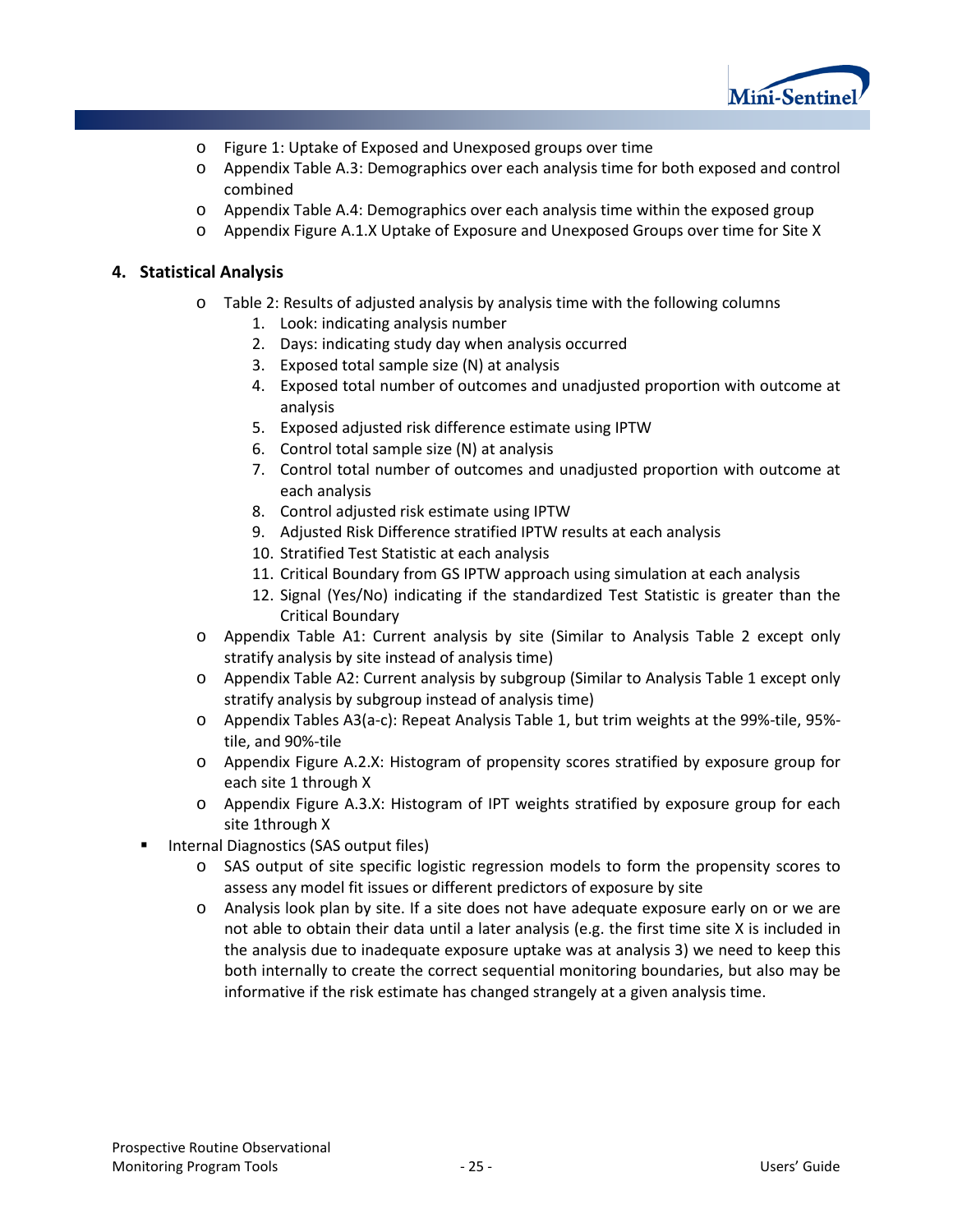

## **5. Sequential Monitoring**

To incorporate group sequential monitoring, GS IPTW uses a non-parametric permutation approach, that is particularly suited for rare outcomes (i.e., does not require large sample assumptions). Specifically, it flexibly simulates data under the null hypothesis of no elevated risk in the exposure group (i.e. Ho: RD=0). It uses the unifying family boundary approach to define the boundary based on the permuted data, thus incorporating the concepts of both stopping at earlier analysis times and type 1 error inflation due to repeated testing. As for the GS GEE method, the user can select a pre-specified number of analysis times, timing of analyses (based on observed, or expected sample size, at each analysis time), and a total expected maximum sample size by the end of the assessment based on scientific, practical, and statistical preferences. Boundary shape is also user-specified and so can flexibly handle a number of scenarios, as for the GS GEE approach. The boundary values for GS IPTW are based on the standardized test statistic (as opposed to an error-spending or alpha-spending scale). Therefore, signal decision rules can be planned directly on the standardized scale of the risk quantity of interest rather than the alpha scale, and thus readily facilitate straightforward sequential design decisionmaking.